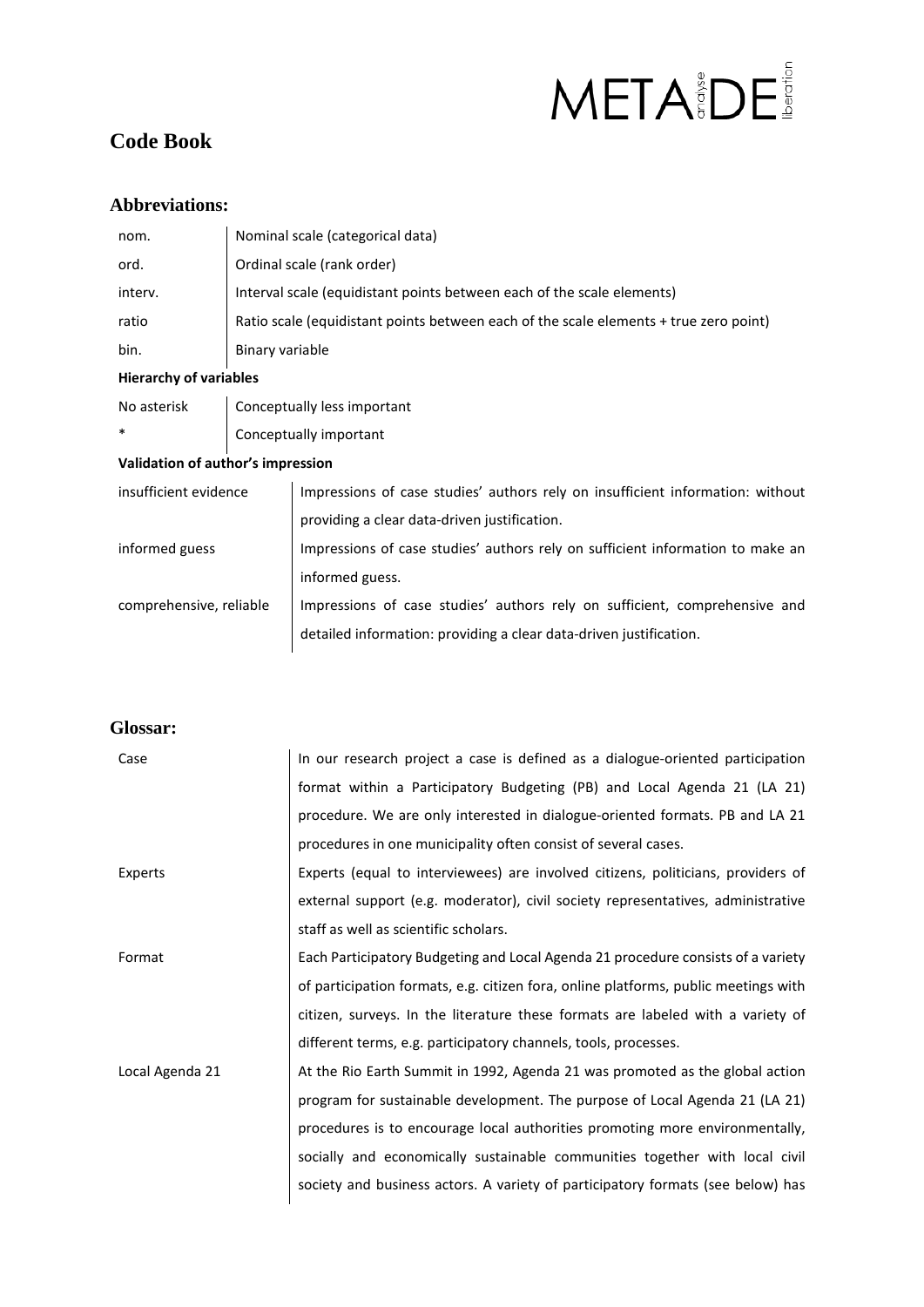|                         | been applied. Local Agenda 21 procedures have no decision-making authority,       |
|-------------------------|-----------------------------------------------------------------------------------|
|                         | but can offer advice to the representative bodies, which have the final say.      |
| Participatory Budgeting | Participatory Budgeting (PB) was invented in Porto Alegre, Brazil, and spread all |
|                         | over the globe. The purpose is to enable citizens to participate in the debate    |
|                         | about how to allocate parts of municipal budget. A variety of participatory       |
|                         | formats has been applied. In Germany, Participatory Budgeting procedures have     |
|                         | no decision-making authority, but can offer advice to the representative bodies,  |
|                         | which have the final say.                                                         |
| Procedure               | In our codebook a procedure is a Local Agenda 21 and a Participatory Budgeting    |
|                         | procedure taking place in a German municipality at a particular period of time,   |
|                         | e.g. Participatory Budgeting in Frankfurt 2011-2013.                              |
|                         |                                                                                   |

Graph: Explaining the usage of the terms procedure, format, case

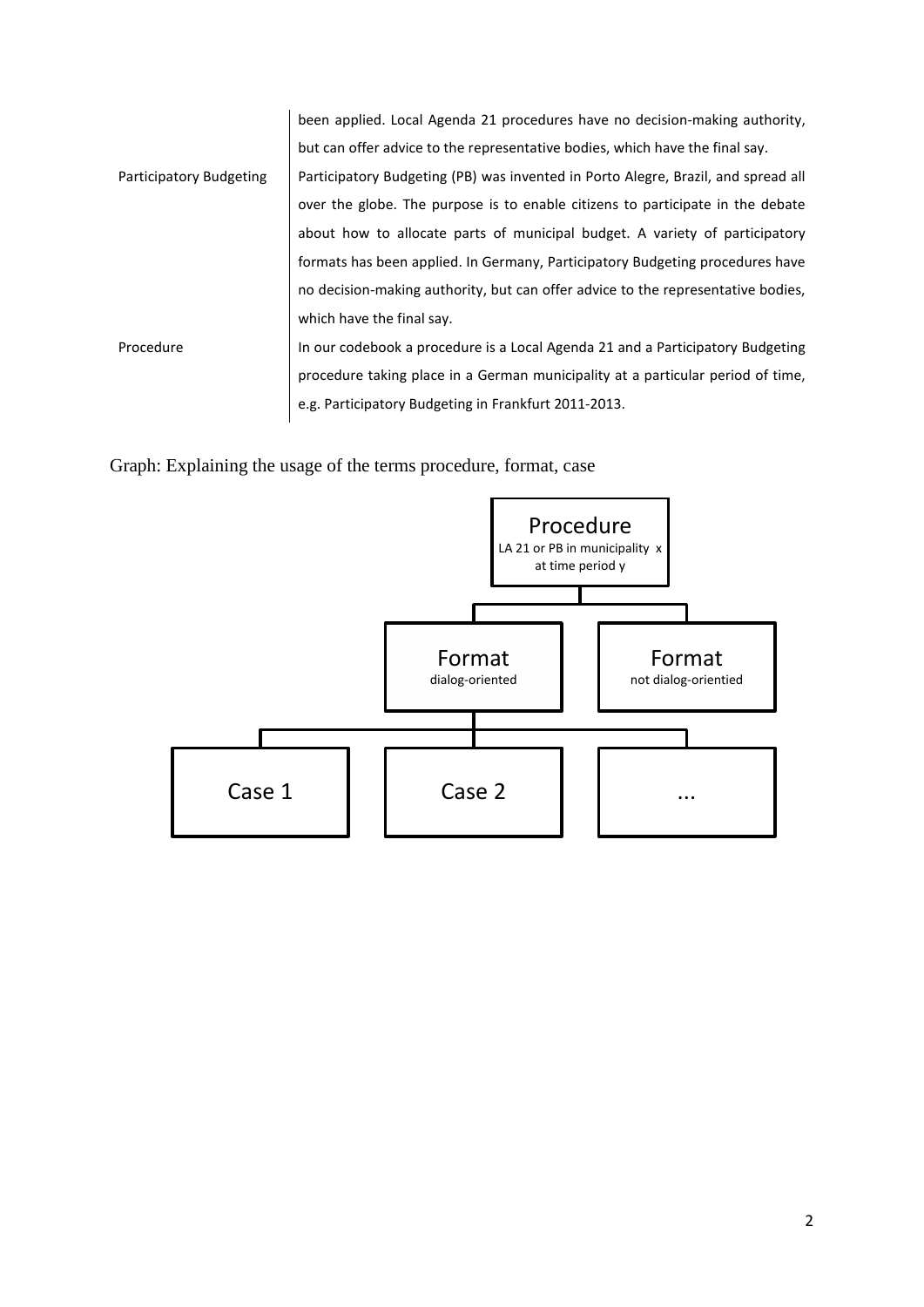#### **Content:**

#### **1. General Information (independent variable)**

- 1.1 procedure and case
- 1.2 study

#### **2. Context variables (independent variable)**

- 2.1 municipality\_context
- 2.2 procedure\_context (incl. goals of procedure)

#### **3. Stakeholders/Actors (independent variable)**

#### **4. Case design (independent variable)**

- 4.1 goals of case
- 4.2 design of case (more specific)

#### **5. Results (dependent variable)**

- 5.1 micro-level
- 5.2 meso-level
- 5.3 macro-level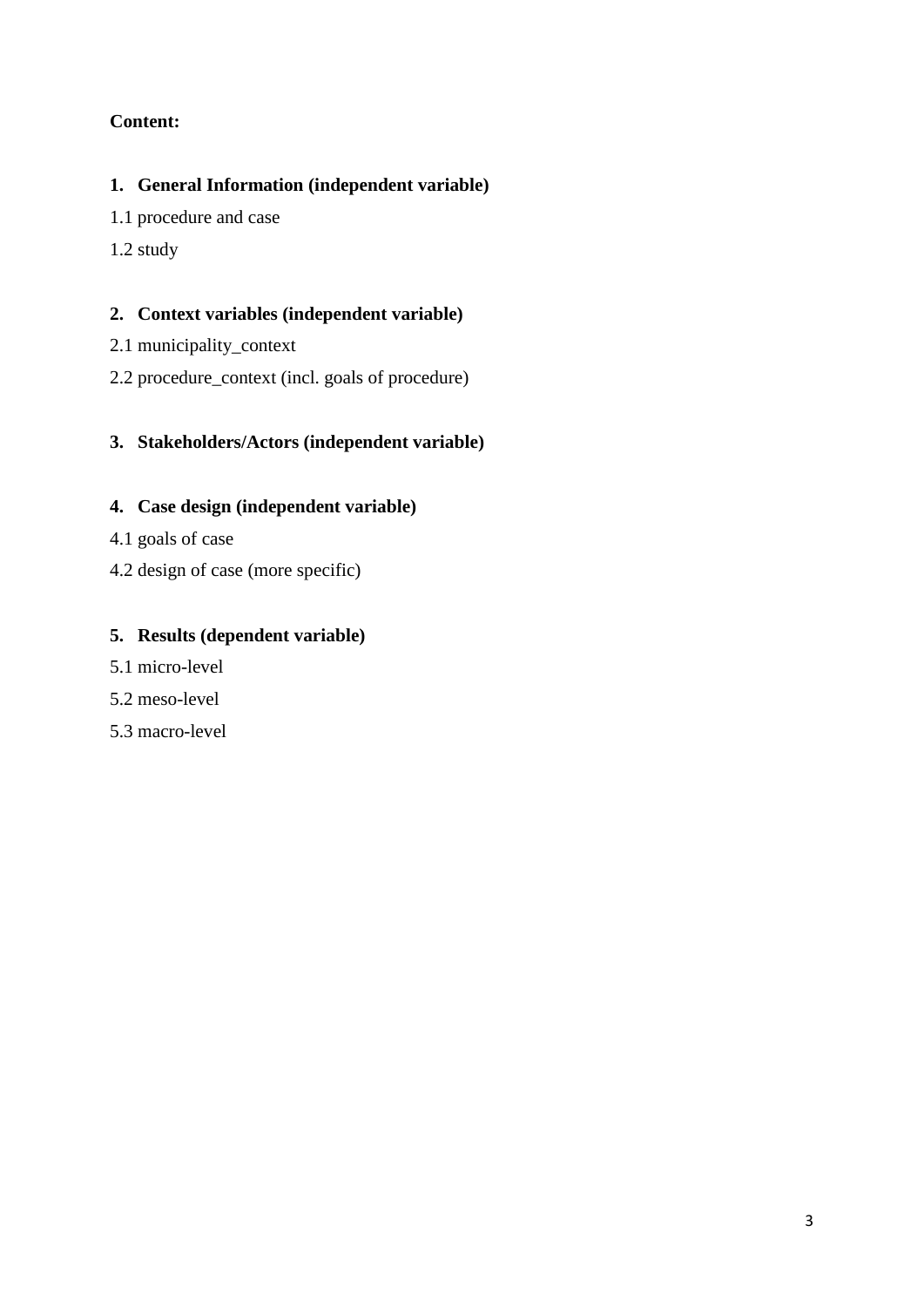## **1. General Information**

|                | Variable name       | <b>Scale</b> | Variable explanation                          | Variable values              |
|----------------|---------------------|--------------|-----------------------------------------------|------------------------------|
| $\mathbf{1}$   | <b>IDNR</b>         | nom.         | Identification number                         | 1, 2, 3,                     |
| $\overline{2}$ |                     |              | Identification of case: unique case           |                              |
|                | ID_case             |              | name (municipal name _case                    | text area                    |
|                |                     |              | description)                                  |                              |
| 3              |                     |              |                                               | 1:MB                         |
|                |                     |              | Identification of coder: coder's              | 2:PH                         |
|                | ID_coder            | nom.         | initials                                      | 3: NJ                        |
|                |                     |              |                                               | 4: n.n.                      |
| 4              | date_coding         | date         | Date of completion of coding                  | dd mm yyyy                   |
|                |                     |              | procedure and case                            |                              |
| 5              | procedure           | nom.         | Type of participatory procedure               | 1: Participatory Budgeting   |
|                |                     |              |                                               | 2: Local Agenda 21           |
| 6              |                     |              |                                               | 0:no                         |
|                | *decision council   | bin.         | City council decision(to conduct<br>PB/LA-21) | 1: yes                       |
|                |                     |              |                                               | 98: no information available |
| $\overline{7}$ | decision_council_d  | date         | Year of city council decision (to             | <b>YYYY</b>                  |
|                |                     |              | conduct PB/LA-21)                             | 99: not applicable           |
| 8              | procedure_format    |              | Description of formats applied in             | text area                    |
|                |                     |              | procedure                                     |                              |
| 9              |                     |              | Formats applied in procedure:                 | 0:no                         |
|                | procedure_formats_1 | bin.         | information: face-to-face                     | 1: yes                       |
|                |                     |              | meetings                                      |                              |
| 10             | procedure_formats_2 | bin.         | Formats applied in procedure:                 | 0:no                         |
|                |                     |              | information: online                           | 1: yes                       |
| 11             |                     |              | Formats applied in procedure:                 | 0:no                         |
|                | procedure_formats_3 | bin.         | information: other (flyer,                    | $1:$ yes                     |
|                |                     |              | advertisement, etc.)                          |                              |
| 12             |                     |              | Formats applied in PB: proposal               | 0:no                         |
|                | procedure_formats_4 | bin.         | making: face-to-face without                  | 1: yes                       |
|                |                     |              | dialog                                        |                              |
| 13             | procedure_formats_5 | bin.         | Formats applied in PB: proposal               | 0:no                         |
|                |                     |              | making: face-to-face with dialog              | 1: yes                       |
| 14             | procedure_formats_6 | bin.         | Formats applied in PB: proposal               | 0:no                         |
|                |                     |              | making: online without dialog                 | 1: yes                       |
| 15             | procedure_formats_7 | bin.         | Formats applied in PB: proposal               | 0:no                         |
|                |                     |              | making: online with dialog                    | 1: yes                       |
| 16             | procedure_formats_8 | bin.         | Formats applied in PB: proposal               | 0:no                         |
|                |                     |              | making: other (mail, phone, etc.)             | 1: yes                       |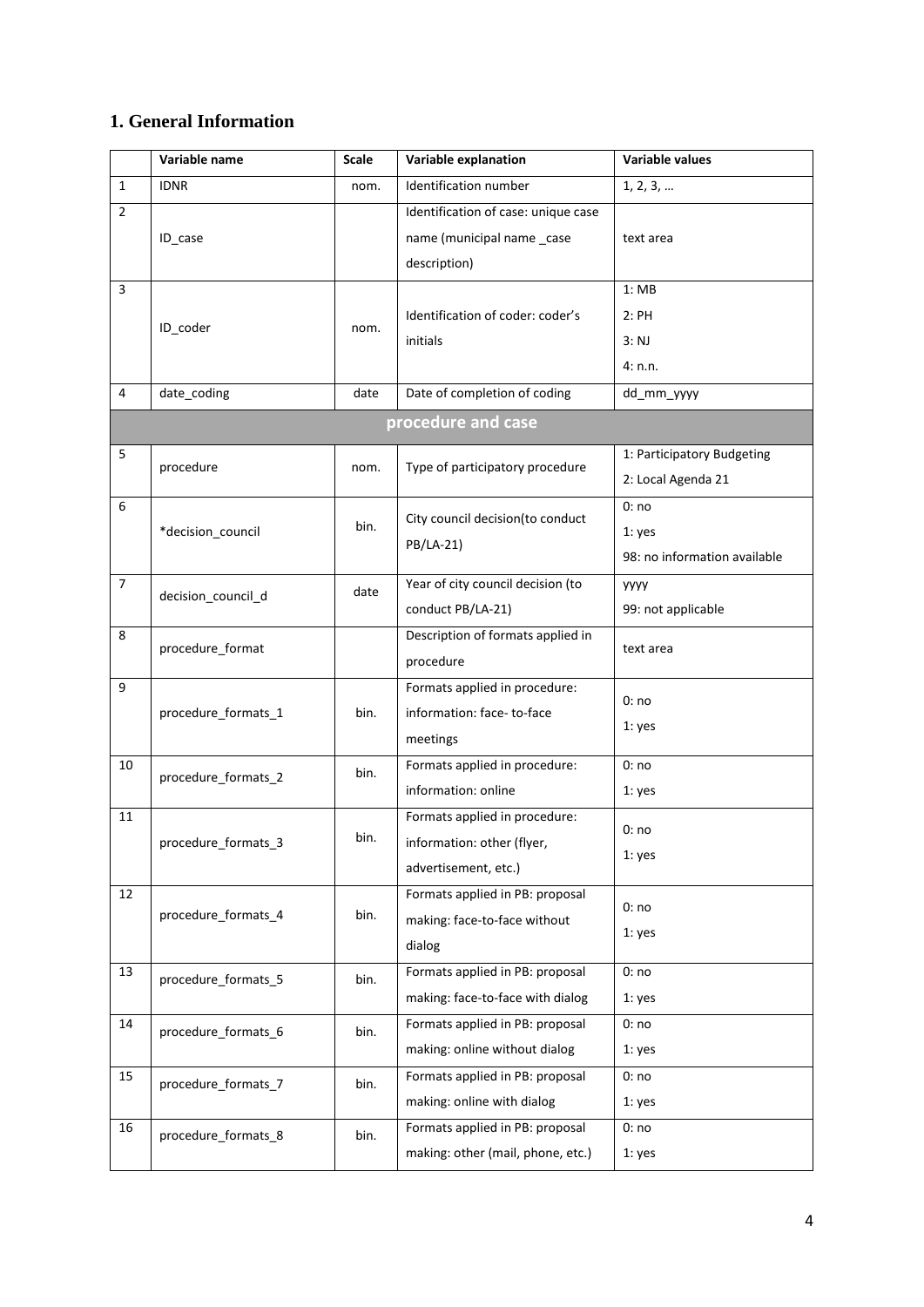| 17 |                      |      | Formats applied in PB:               | 0:no      |
|----|----------------------|------|--------------------------------------|-----------|
|    | procedure_formats_9  | bin. | prioritization of proposals: offline |           |
|    |                      |      | voting without dialog                | 1: yes    |
| 18 |                      |      | Formats applied in PB:               |           |
|    | procedure_formats_10 | bin. | prioritization of proposals: offline | 0:no      |
|    |                      |      | with dialog                          | 1: yes    |
| 19 |                      |      | Formats applied in PB:               |           |
|    | procedure_formats_11 | bin. |                                      | 0:no      |
|    |                      |      | prioritization of proposals: online  | 1: yes    |
|    |                      |      | voting without dialog                |           |
| 20 |                      |      | Formats applied PB:                  | 0:no      |
|    | procedure_formats_12 | bin. | prioritization of proposals: online  | 1: yes    |
|    |                      |      | voting with dialog                   |           |
| 21 |                      |      | Formats applied in PB:               |           |
|    | procedure_formats_13 | bin. | prioritization of proposals: other   | 0:no      |
|    |                      |      | (opinion poll, etc.)                 | 1: yes    |
| 22 |                      |      | Formats applied in LA 21:            |           |
|    | procedure_formats_14 | bin. | discussion of working groups on      | 0:no      |
|    |                      |      |                                      | 1: yes    |
|    |                      |      | specific topics ("Arbeitskreis")     |           |
| 23 |                      |      | Formats applied in LA 21:            | 0:no      |
|    | procedure_formats_15 | bin. | discussion in open space groups      | 1: yes    |
|    |                      |      | (so called Forum)                    |           |
| 24 |                      |      | Formats applied in LA 21: dialog-    | 0:no      |
|    | procedure_formats_16 | bin. | oriented decision-making on own      |           |
|    |                      |      | projects                             | 1: yes    |
| 25 |                      |      | Formats applied in procedure:        | 0:no      |
|    | procedure_formats_17 | bin. | Accountability meeting               | 1: yes    |
| 26 |                      |      | Formats applied in procedure:        | 0:no      |
|    | procedure_formats_18 | bin. |                                      |           |
|    |                      |      | surveys                              | 1: yes    |
| 27 |                      |      | Formats applied in procedure:        |           |
|    |                      |      | advisory board/s ("Beirat",          | 0:no      |
|    | procedure_formats_19 | bin. | "Redaktionsgruppe", "Lenkungs-       | 1: yes    |
|    |                      |      | gremium", "Projektgruppe",           |           |
|    |                      |      | "Koordinationskreis")                |           |
| 28 |                      |      | Formats applied in procedure:        |           |
|    |                      |      | structural, standardized meetings    |           |
|    | procedure_formats_20 | bin. | (future conference, future           | 0:no      |
|    |                      |      | workshop, consensus conference,      | 1: yes    |
|    |                      |      |                                      |           |
|    |                      |      | world café)                          |           |
| 29 | procedure_formats_21 |      | Other formats applied in             | text      |
|    |                      |      | procedure                            |           |
| 30 |                      |      | Case description (object of          |           |
|    | case                 | nom. |                                      | text area |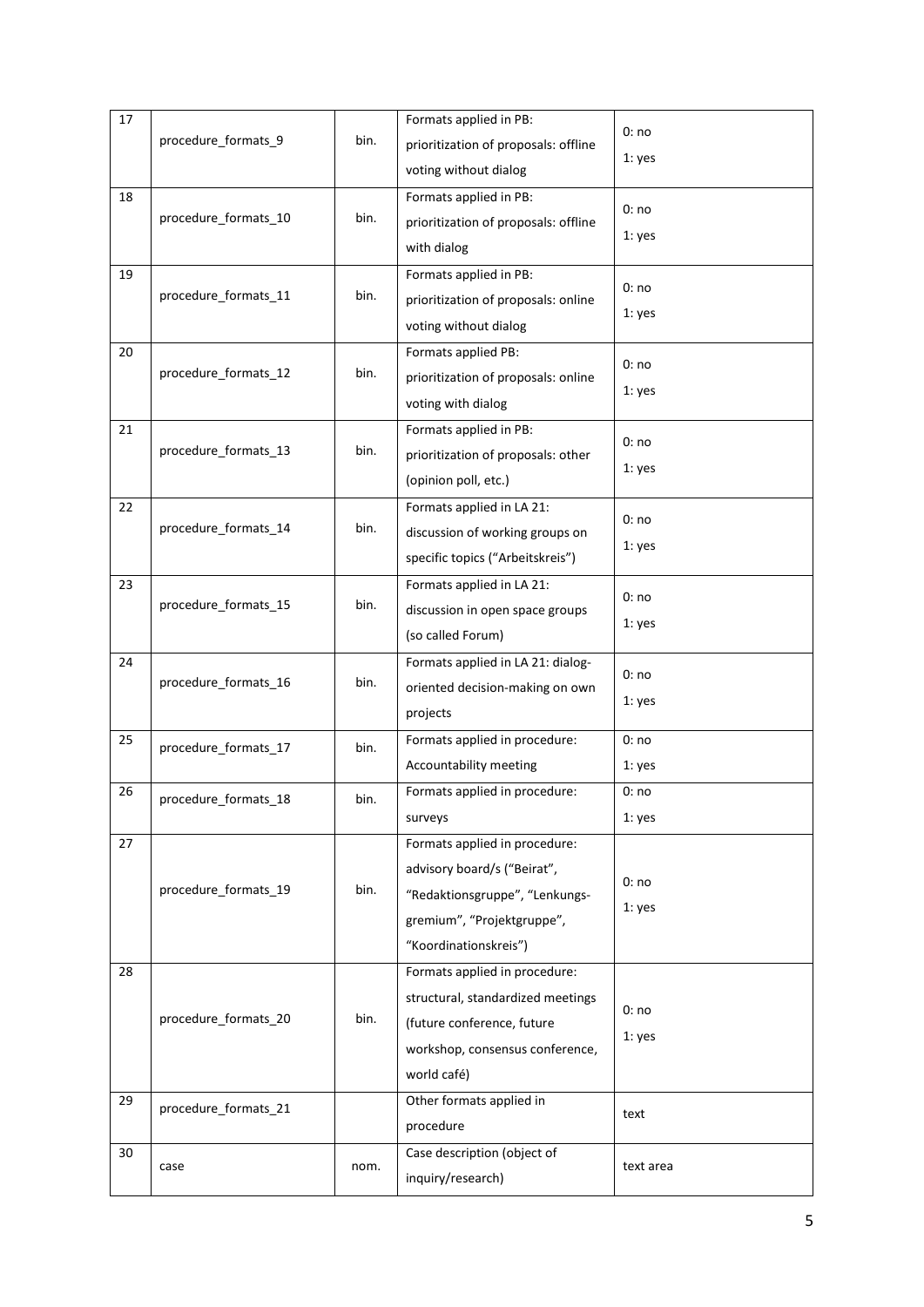|    |                      |      |                                      | 1: proposal making: face-to-      |
|----|----------------------|------|--------------------------------------|-----------------------------------|
|    |                      |      |                                      | face with dialog                  |
|    |                      |      |                                      | 2: proposal making: online with   |
|    |                      |      |                                      | dialog                            |
|    |                      |      |                                      | 3: prioritization of proposals:   |
|    |                      |      |                                      | offline with dialog               |
|    |                      |      |                                      | 4: prioritization of proposals:   |
|    |                      |      |                                      | online voting with dialog         |
|    |                      |      |                                      | 5: discussion of working groups   |
|    |                      |      |                                      | on specific topics                |
|    |                      |      |                                      | ("Arbeitskreis")                  |
|    |                      |      |                                      | 6: discussion in open space       |
|    |                      |      |                                      | groups (so called Forum)          |
|    |                      |      |                                      | 7: dialog-oriented decision-      |
|    |                      |      |                                      | making on own projects            |
|    |                      |      |                                      | 8: structural, standardized       |
|    |                      |      |                                      | meetings (future conference,      |
|    |                      |      |                                      | future workshop, consensus        |
|    |                      |      |                                      | conference, world café)           |
| 31 | procedure _start     | date | Procedure start date                 | уууу                              |
| 32 | procedure_end        | date | Procedure end date (estimated)       | уууу                              |
|    |                      |      |                                      | 97: still ongoing at end of study |
| 33 | *procedure_institut  | bin. | Degree of procedure                  | 0: nonrecurring                   |
|    |                      |      | institutionalization as planned      | 1: continuing                     |
| 34 | case_start           | date | Case start date                      | dd_mm_yyyy                        |
| 35 | case_end             | date | Case end date (estimated)            | dd_mm_yyyy                        |
| 36 | case_institut        | bin. | Degree of case institutionalization  | 0: nonrecurring                   |
|    |                      |      | as planned                           | 1: continuing                     |
| 37 |                      |      | Organization or group initiating the |                                   |
|    |                      |      | procedure PB/LA-21                   |                                   |
|    | *procedure_initiator |      | (governmental or non-state           | text area                         |
|    |                      |      | $actor(s)$ : name + function (as     |                                   |
|    |                      |      | detailed as possible)                |                                   |
| 38 |                      |      | Organization or group organizing     |                                   |
|    |                      |      | the procedure PB/LA-21               |                                   |
|    | procedure_organiser  |      | (governmental or non-state           | text area                         |
|    |                      |      | $actor(s)$ : name + function (as     |                                   |
|    |                      |      | detailed as possible)                |                                   |
|    |                      |      | study                                |                                   |
| 39 | source_title         |      | Bibliographic citation: title        | text area                         |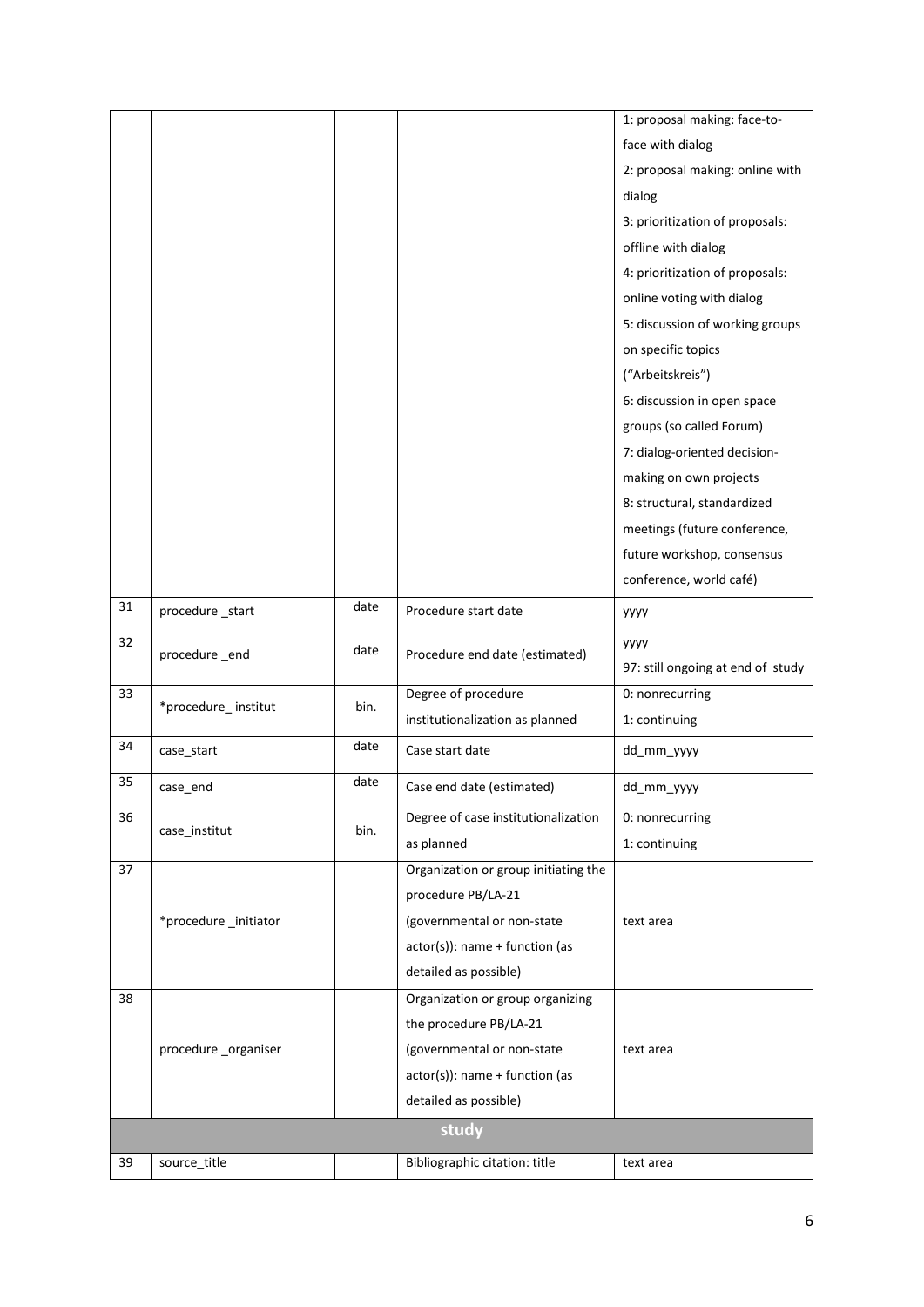| 40 | source_publisher |      | <b>Bibliographic citation:</b>        | text area                          |
|----|------------------|------|---------------------------------------|------------------------------------|
|    |                  |      | publisher/editor                      |                                    |
| 41 |                  |      | Bibliographic citation: internet URL  | text area                          |
|    | source_URL       |      | with access date                      | 99: not applicable                 |
| 42 |                  |      |                                       | 1: peer-reviewed publication       |
|    |                  |      |                                       | 2: scholarly publication           |
|    |                  |      |                                       | 3: scientific evaluation           |
|    |                  |      |                                       | 4: publication by public           |
|    |                  |      |                                       | participation professionals (e.g.  |
|    | source_type      | nom. | Type of source                        | ZEBRALOG)                          |
|    |                  |      |                                       | 5: conference paper                |
|    |                  |      |                                       | 6: administration report           |
|    |                  |      |                                       | 7: dissertation                    |
|    |                  |      |                                       | 8: diplom/master thesis (etc.)     |
|    |                  |      |                                       | 9: other  named                    |
| 43 |                  |      |                                       | name/s                             |
|    | author           |      | Author/s of study                     | text area                          |
| 44 |                  |      |                                       | 1: scientist                       |
|    |                  |      |                                       | 2: professional services staff     |
|    | author_type      | nom. |                                       | 3: administrative staff            |
|    |                  |      | Background of author/s                | 4: participant                     |
|    |                  |      |                                       | 5: student                         |
|    |                  |      |                                       | If other, name it (also authors    |
|    |                  |      |                                       | with multiple backgrounds).        |
| 45 | date_publication | date | Date of publication                   | dd_mm_yyyy                         |
| 46 |                  |      |                                       | 1: qualitativ                      |
|    | method           | nom. | Method of study                       | 2: quantitativ                     |
|    |                  |      |                                       | 3: mixed                           |
| 47 |                  |      | Coder's impression of scientific      |                                    |
|    |                  |      | value of study                        |                                    |
|    |                  |      | Description of case available?<br>a.  | 0: limited (1 or 2 indicator(s)    |
|    |                  |      | Source of data mentioned?<br>b.       | are/is mentioned)                  |
|    |                  |      | Data reliable and valid?<br>c.        | 1: (3 indicators are mentioned)    |
|    | scientific_value | ord. | Methods of analysis<br>d.             | 2: (4 indicators are mentioned)    |
|    |                  |      | mentioned?                            | 3: (5 indicators are mentioned)    |
|    |                  |      | Methods of analysis reliable<br>е.    | 4: excellent (all 6 indicators are |
|    |                  |      | and valid?                            | mentioned)                         |
|    |                  |      | f.<br>Results 'reasonable' (or rather |                                    |
|    |                  |      | ad hoc hypothesis)?                   |                                    |
| 48 |                  |      | person(s) to contact for              |                                    |
|    | contact_person   |      | interviewing etc.                     | text area                          |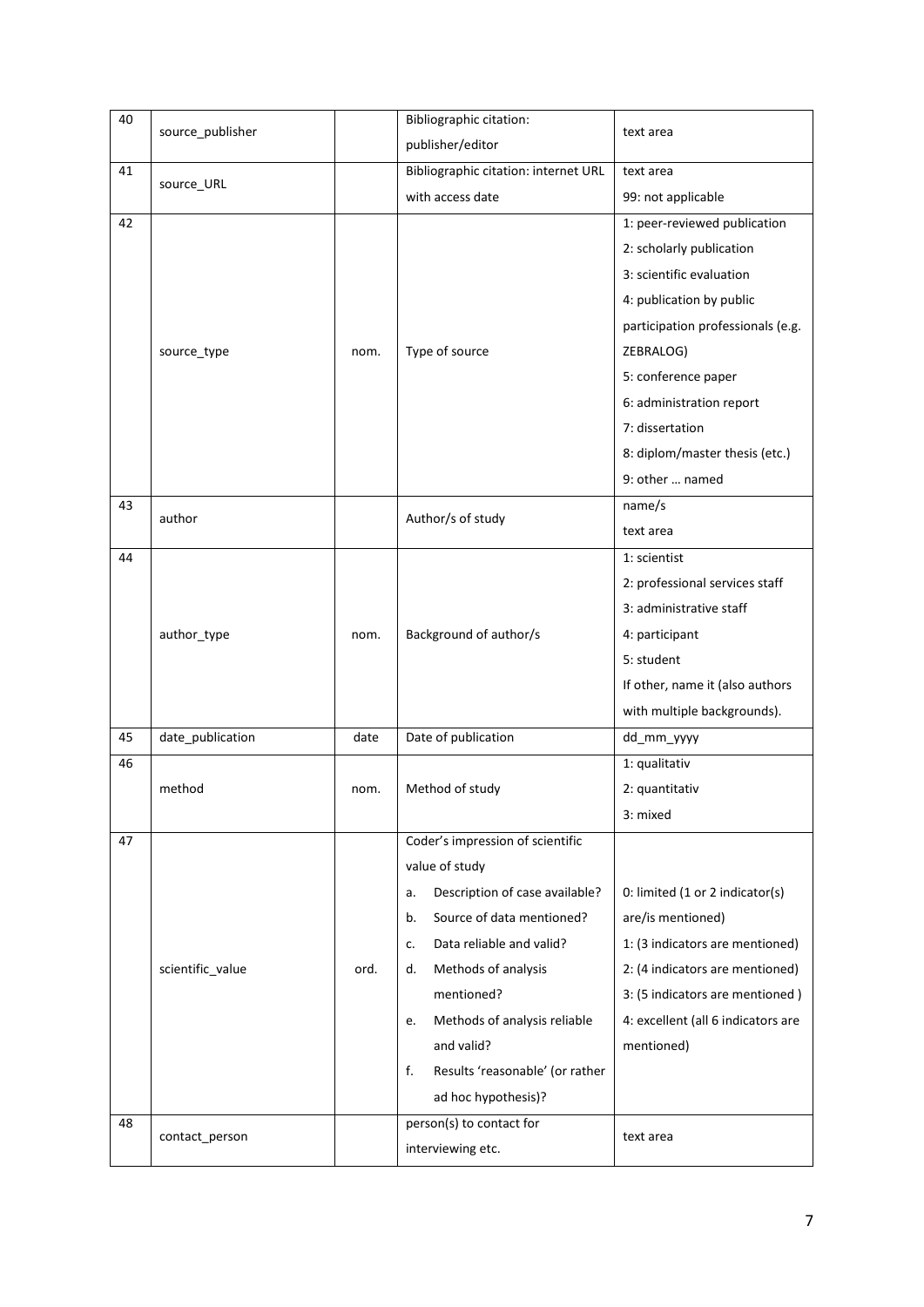| 49 | source_other_stud | To gain more data: Which other<br>study is used?               | text area<br>96: no other source |
|----|-------------------|----------------------------------------------------------------|----------------------------------|
| 50 | source other URL  | To gain more data: Which website<br>(for PB or LA 21) is used? | text area<br>96: no other source |
| 51 | source other exp  | To gain more data: Which experts<br>were interviewed?          | text area<br>96: no other source |
| 52 | source other      | To gain more data: Which other<br>source is used?              | text area<br>96: no other source |

## **2. Context variables**

Standard sources of all context variables: Statistical offices of the Länder or wegweiserkommune.de

|    | Variable name        | Scale | Variable explanation          | <b>Variable values</b>   |  |  |  |
|----|----------------------|-------|-------------------------------|--------------------------|--|--|--|
|    | municipality_context |       |                               |                          |  |  |  |
| 53 |                      |       |                               | 1: Baden-Württemberg     |  |  |  |
|    |                      |       |                               | 2: Bavaria               |  |  |  |
|    |                      |       |                               | 3: Berlin                |  |  |  |
|    |                      |       |                               | 4: Brandenburg           |  |  |  |
|    |                      |       |                               | 5: Bremen                |  |  |  |
|    |                      |       |                               | 6: Hamburg               |  |  |  |
|    |                      |       |                               | 7: Hesse                 |  |  |  |
|    |                      |       | Name of the federal state in  | 8: Lower Saxony          |  |  |  |
|    |                      | nom.  | which the procedure (PB or LA | 9: Mecklenburg-West      |  |  |  |
|    | federal_state        |       | 21) took place.               | Pomerania                |  |  |  |
|    |                      |       |                               | 10: North Rhine-         |  |  |  |
|    |                      |       |                               | Westphalia               |  |  |  |
|    |                      |       |                               | 11: Rhineland-Palatinate |  |  |  |
|    |                      |       |                               | 12: Saarland             |  |  |  |
|    |                      |       |                               | 13: Saxony               |  |  |  |
|    |                      |       |                               | 14: Saxony-Anhalt        |  |  |  |
|    |                      |       |                               | 15: Schleswig-Holstein   |  |  |  |
|    |                      |       |                               | 16: Thuringia            |  |  |  |
| 54 |                      |       | Type of democracy of federal  |                          |  |  |  |
|    | *dem_type            | nom.  | state: Concurrence Democracy  | 1: Concurrence Democracy |  |  |  |
|    |                      |       | or Concordance Democracy      | 2: Concordance Democracy |  |  |  |
|    |                      |       | (see Holtkamp 2008: 121)      |                          |  |  |  |
| 55 |                      |       |                               | 1: Süddeutsche           |  |  |  |
|    | loc_constitution     | nom.  | Local constitution of federal | Ratsverfassung_1         |  |  |  |
|    |                      |       | state (see list).             | 2: Süddeutsche           |  |  |  |
|    |                      |       |                               | Ratsverfassung_2         |  |  |  |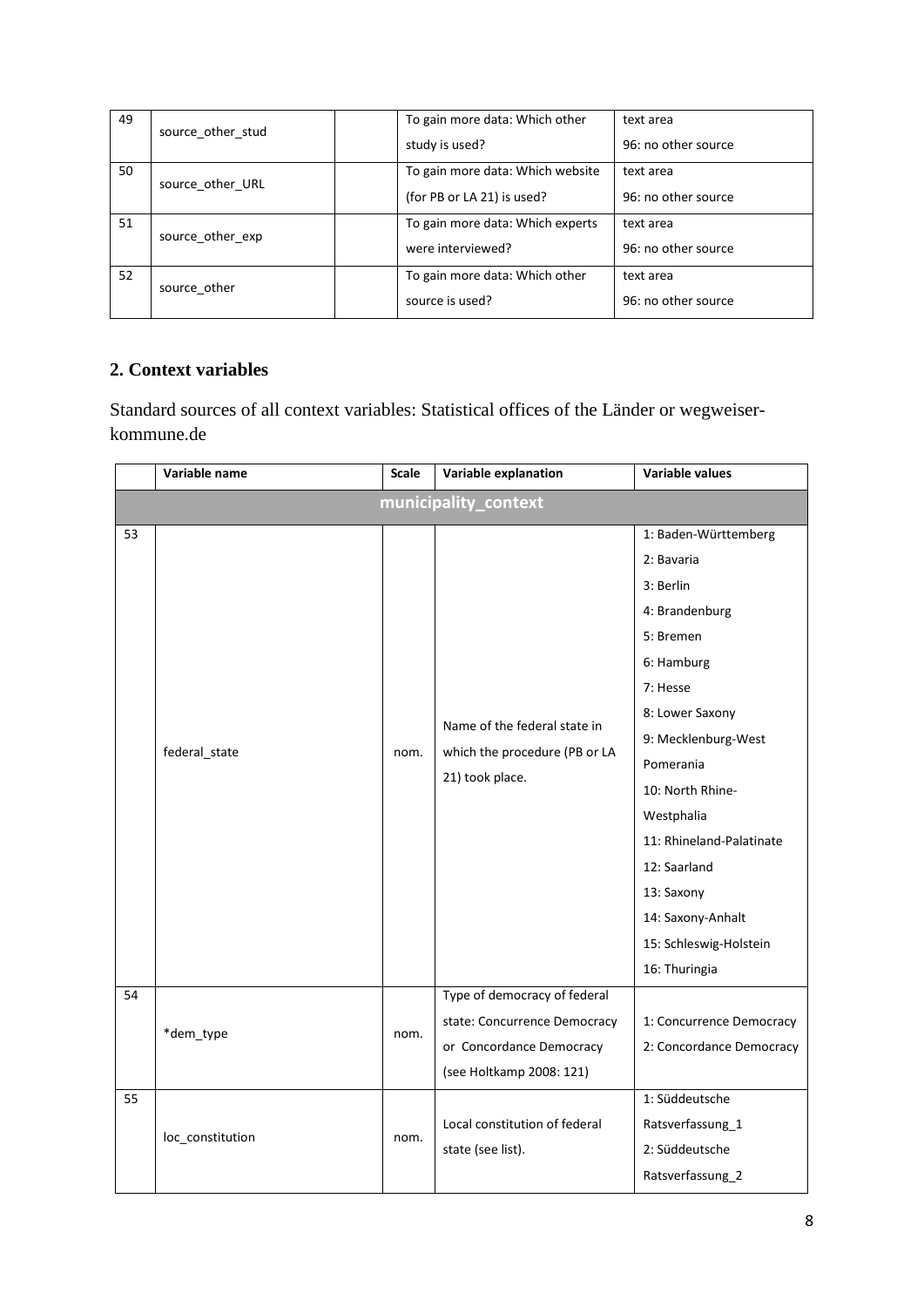|    |                          |       |                                                                       | 3: Süddeutsche             |
|----|--------------------------|-------|-----------------------------------------------------------------------|----------------------------|
|    |                          |       |                                                                       | Ratsverfassung_3           |
|    |                          |       |                                                                       | 4: Süddeutsche             |
|    |                          |       |                                                                       | Ratsverfassung_4           |
|    |                          |       |                                                                       | 5: Süddeutsche             |
|    |                          |       |                                                                       | Ratsverfassung_5           |
|    |                          |       |                                                                       | 6: Süddeutsche             |
|    |                          |       |                                                                       | Ratsverfassung 6           |
|    |                          |       |                                                                       | 7: Magistratsverfassung    |
|    |                          |       |                                                                       | 99: not applicable         |
| 56 |                          |       | Name of the municipal / city /                                        |                            |
|    | municipal_name           |       | district in which the procedure                                       | text area                  |
|    |                          |       | (PB or LA 21) took place.                                             |                            |
|    |                          |       | Note for coder(s): all following figures refer to the year(s) of case |                            |
|    |                          |       |                                                                       |                            |
| 57 | *municipal size          | ratio | Municipal population                                                  | figure                     |
| 58 | *brutto product          | ratio | Municipal revenues per capita                                         | figure                     |
| 59 | *debts                   | ratio | Municipal debts per capita                                            | figure                     |
| 60 | *budget_fin_procedure    | ratio | Total (financial) budget of                                           | figure                     |
|    |                          |       | procedure (PB or LA 21) (in €)                                        |                            |
| 61 |                          | ratio | Total (financial) budget of case                                      | figure                     |
|    | budget_fin_case          |       | (in $\epsilon$ )                                                      |                            |
| 62 | *unemployment_rate       | ratio | Municipal unemployment rate                                           | figure                     |
| 63 |                          |       | Proportion of foreign citizens in                                     |                            |
|    |                          |       | municipal / city / district in                                        |                            |
|    | foreigners               | ratio | which the procedure (PB or LA                                         | figure                     |
|    |                          |       | 21) took place.                                                       |                            |
| 64 |                          |       | Author's/interviewee's                                                |                            |
|    |                          |       | impression of pressure                                                | text                       |
|    | *"pressure"              |       | (financial, fragmentation,                                            | 98: no information         |
|    |                          |       | migration)                                                            | available                  |
| 65 |                          |       |                                                                       | 0: insufficient evidence   |
|    |                          |       | How valid is author's                                                 | 1: informed guess          |
|    | "pressure"_autimpression | ord.  |                                                                       | 2: comprehensive, reliable |
|    |                          |       | impression?                                                           |                            |
|    |                          |       |                                                                       | 99: not applicable         |
| 66 |                          |       | Is there a university or a                                            | 0:no                       |
|    | university               | bin.  | university of applied science in                                      | 1: yes                     |
|    |                          |       | municipality?                                                         |                            |
| 67 | *vot_turnout_nat         | ratio | Municipal voter turnout at last                                       | figure                     |
|    |                          |       | national (Bundestag) elections                                        |                            |
| 68 |                          | ratio | Municipal voter turnout at last                                       |                            |
|    | *vot_turnout_reg         |       | regional (Landtag) elections                                          | figure                     |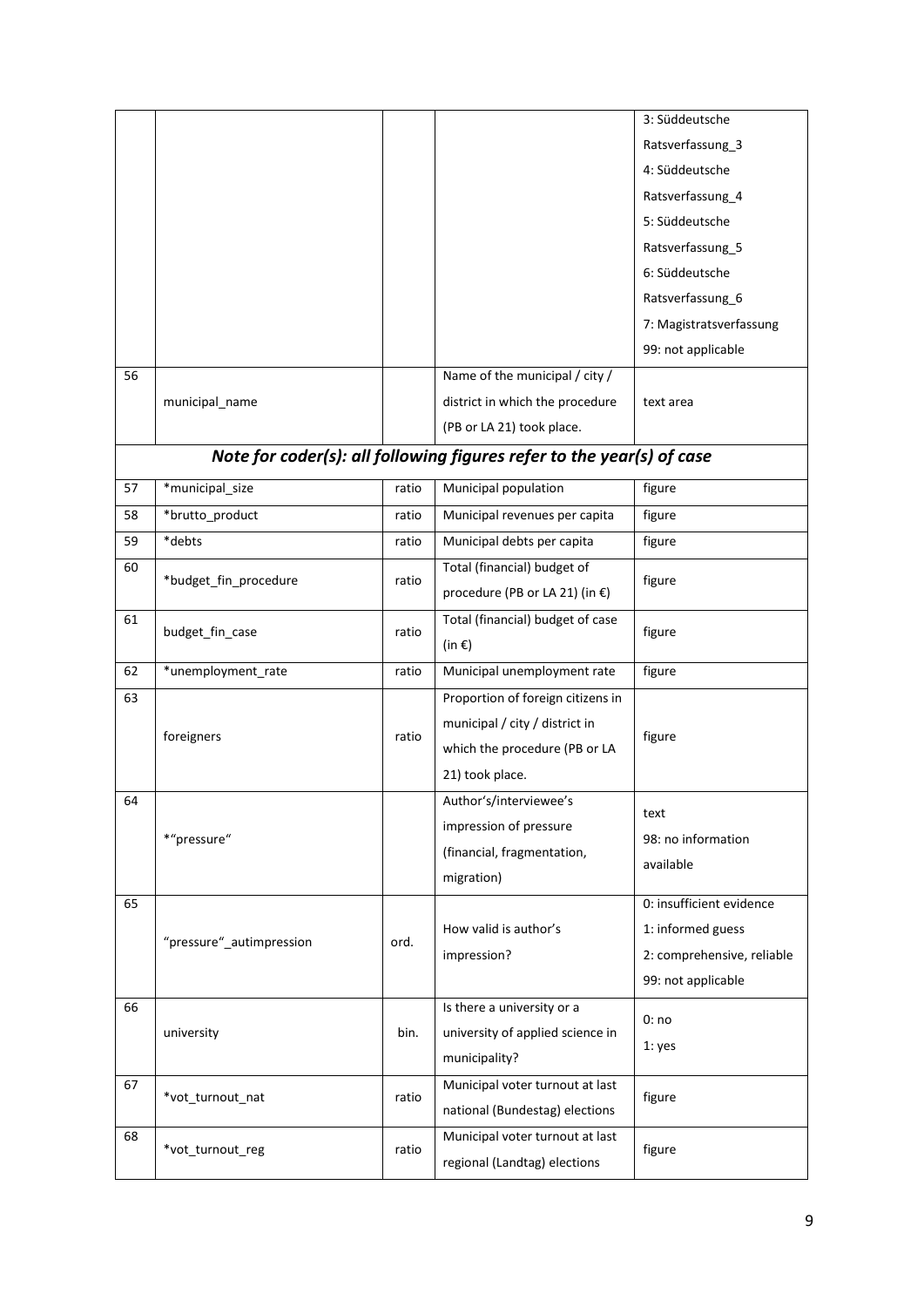| 69 | *vot_turnout_council         |       | Voter turnout at city council     | text                               |
|----|------------------------------|-------|-----------------------------------|------------------------------------|
|    |                              |       | elections since 1990              |                                    |
| 70 | *vot_turnout_mayor           |       | Voter turnout at mayor            | text                               |
|    |                              |       | elections since 1990              |                                    |
| 71 |                              |       | Is there a participatory concept  | 0:no                               |
|    | *concept_participatory       | bin.  | plan/map (position paper) in      | 1: yes<br>98:<br>information<br>no |
|    |                              |       | municipality?                     | available                          |
| 72 |                              |       | Year of participatory concept     | yyyy                               |
|    | concept participatory year   | bin.  | plan/map (position paper)         | 99: not applicable                 |
| 73 |                              |       | Is there special staff concerning |                                    |
|    |                              |       | civic participation in general    | 0:no                               |
|    | *staff_special               | bin.  | (not specifically for procedure)? | 1: yes                             |
|    |                              |       | (Referent für Bürgerbeteiligung,  | 98: no information                 |
|    |                              |       |                                   | available                          |
|    |                              |       | Bürgerbeauftragter)               |                                    |
| 74 |                              |       | Author's/interviewee's            | 0: no procedures                   |
|    | *"number"_dialogue-oriented  |       | impression: How many              |                                    |
|    |                              | ratio | dialogue-oriented procedures      | 4: many procedure                  |
|    |                              |       | before?                           | 98: no information                 |
|    |                              |       |                                   | available                          |
| 75 |                              |       |                                   | 0: insufficient evidence           |
|    | "number"_dialogue-oriented   | ord.  | How valid is author's             | 1: informed guess                  |
|    | _autimpression               |       | impression?                       | 2: comprehensive, reliable         |
|    |                              |       |                                   | 99: not applicable                 |
| 76 |                              |       | Author's/interviewee's            | -2: very negative                  |
|    | *perceived_dialogue-oriented |       | impression: How were dialogue-    |                                    |
|    |                              | ratio | oriented procedures perceived     | +2: very positive                  |
|    |                              |       | in citizenry?                     | 98: no information                 |
|    |                              |       |                                   | available                          |
| 77 |                              |       |                                   | 0: insufficient evidence           |
|    | perceived dialogue-          | ord.  | How valid is author's             | 1: informed guess                  |
|    | oriented_autimpression       |       | impression?                       | 2: comprehensive, reliable         |
|    |                              |       |                                   | 99: not applicable                 |
| 78 |                              |       | Does municipality belong to       |                                    |
|    | *participatory communes      | bin.  | civitas or other participatory    | 0:no                               |
|    |                              |       | network? (see list)               | 1: yes                             |
| 79 |                              |       | Municipal experience with         |                                    |
|    |                              |       | direct democracy (see             |                                    |
|    | *direct democracy_experience | ratio |                                   | figure (until start of case)       |
|    |                              |       | Datenbank lokale direkte          |                                    |
|    |                              |       | Demokratie in Deutschland)        |                                    |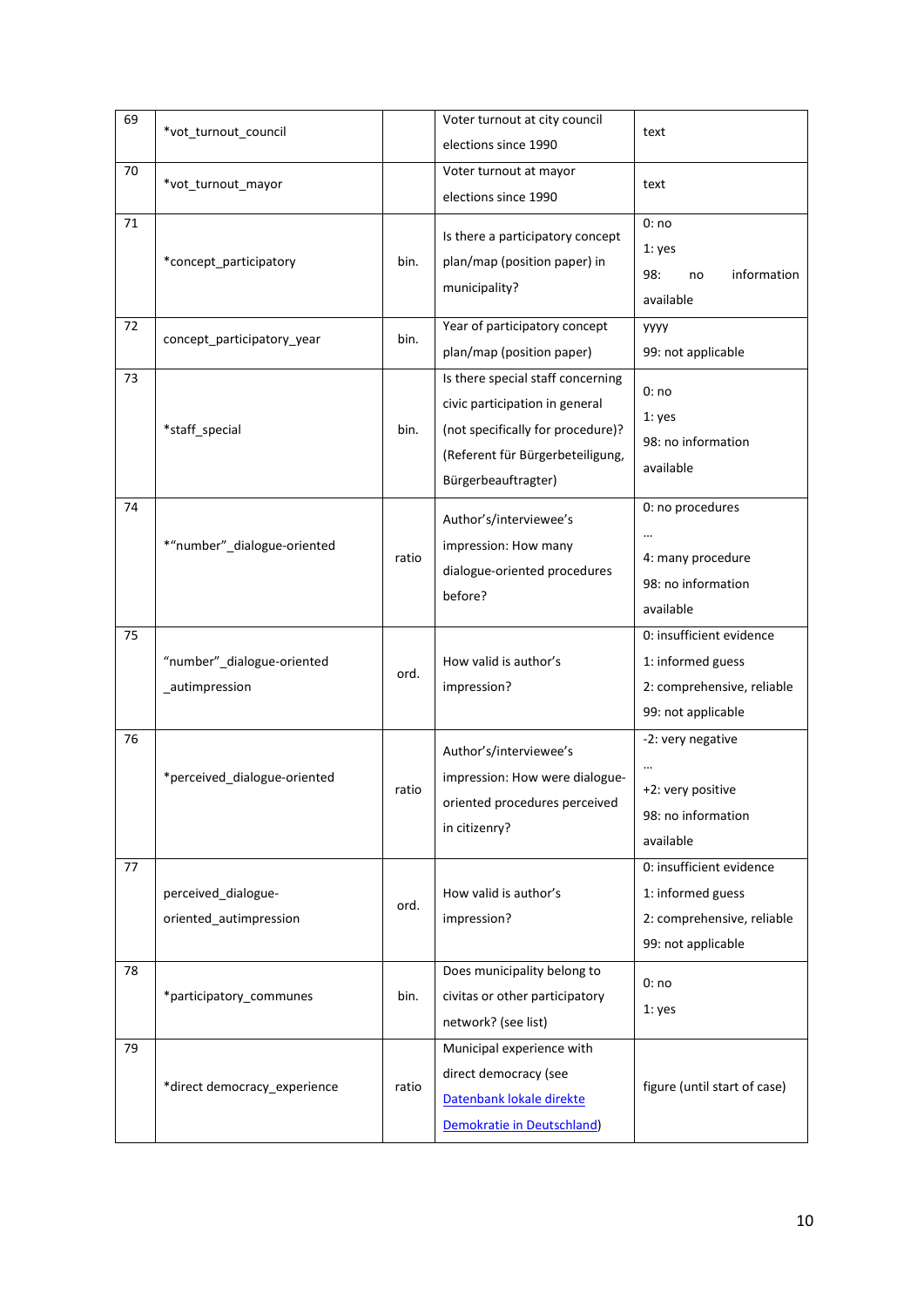| 80 |                            |       | Number of all registered         | if data available:         |
|----|----------------------------|-------|----------------------------------|----------------------------|
|    | *associations_registr      | ratio | associations (see register of    |                            |
|    |                            |       | associations)                    | figure                     |
| 81 |                            |       | Does author/interviewee          |                            |
|    | *conflict                  | bin.  | mention conflict within          | 0:no                       |
|    |                            |       | citizenry?                       | 1: yes                     |
| 82 |                            |       |                                  | text area                  |
|    | conflict_name              |       | Name of conflict in municipality | 99: not applicable         |
| 83 |                            |       | Author's/interviewee's           | 0: conflictual             |
|    |                            |       | impression of communication      | $\cdots$                   |
|    | *procedure_communic_actors | bin.  | style between politicians,       | 4: cooperative             |
|    |                            |       | administration and citizenry     | 98: no information         |
|    |                            |       | (procedure)                      | available                  |
| 84 |                            |       |                                  | 0: insufficient evidence   |
|    | procedure communic actors  |       | How valid is author's            | 1: informed guess          |
|    | autimpression              | ord.  | impression?                      | 2: comprehensive, reliable |
|    |                            |       |                                  | 99: not applicable         |
| 85 |                            |       |                                  | 1: CDU/CSU                 |
|    |                            |       |                                  | 2:SPD                      |
|    |                            |       |                                  | 3: BÜNDNIS 90/DIE          |
|    |                            |       |                                  | GRÜNEN                     |
|    | *party_mayor               | nom.  | Party membership of the mayor    | 4: FDP                     |
|    |                            |       |                                  | 5: DIE LINKE               |
|    |                            |       |                                  | 6: Freie Wähler            |
|    |                            |       |                                  | 7: independent             |
|    |                            |       |                                  | 8: other                   |
| 86 |                            |       |                                  | 1: CDU/CSU                 |
|    |                            |       |                                  | 2:SPD                      |
|    |                            |       |                                  | 3: BÜNDNIS 90/DIE          |
|    |                            |       | Party with relative majority in  | GRÜNEN                     |
|    | *party council             | nom.  | council (party with most         | 4: FDP                     |
|    |                            |       | number of seats)                 | 5: DIE LINKE               |
|    |                            |       |                                  | 6: Freie Wähler            |
|    |                            |       |                                  | 7: other                   |
|    |                            |       |                                  |                            |
| 87 | council_election_last      | date  | Last council election            | yyyy                       |
| 88 | council_election_CDU/CSU   | ratio | Last council elections: Number   | figure                     |
|    |                            |       | of seats (CDU/CSU)               |                            |
| 89 | council_election_SPD       | ratio | Last council elections: Number   | figure                     |
|    |                            |       | of seats (SPD)                   |                            |
| 90 | council_election_GRÜNEN    | ratio | Last council elections: Number   | figure                     |
|    |                            |       | of seats (DIE GRÜNEN)            |                            |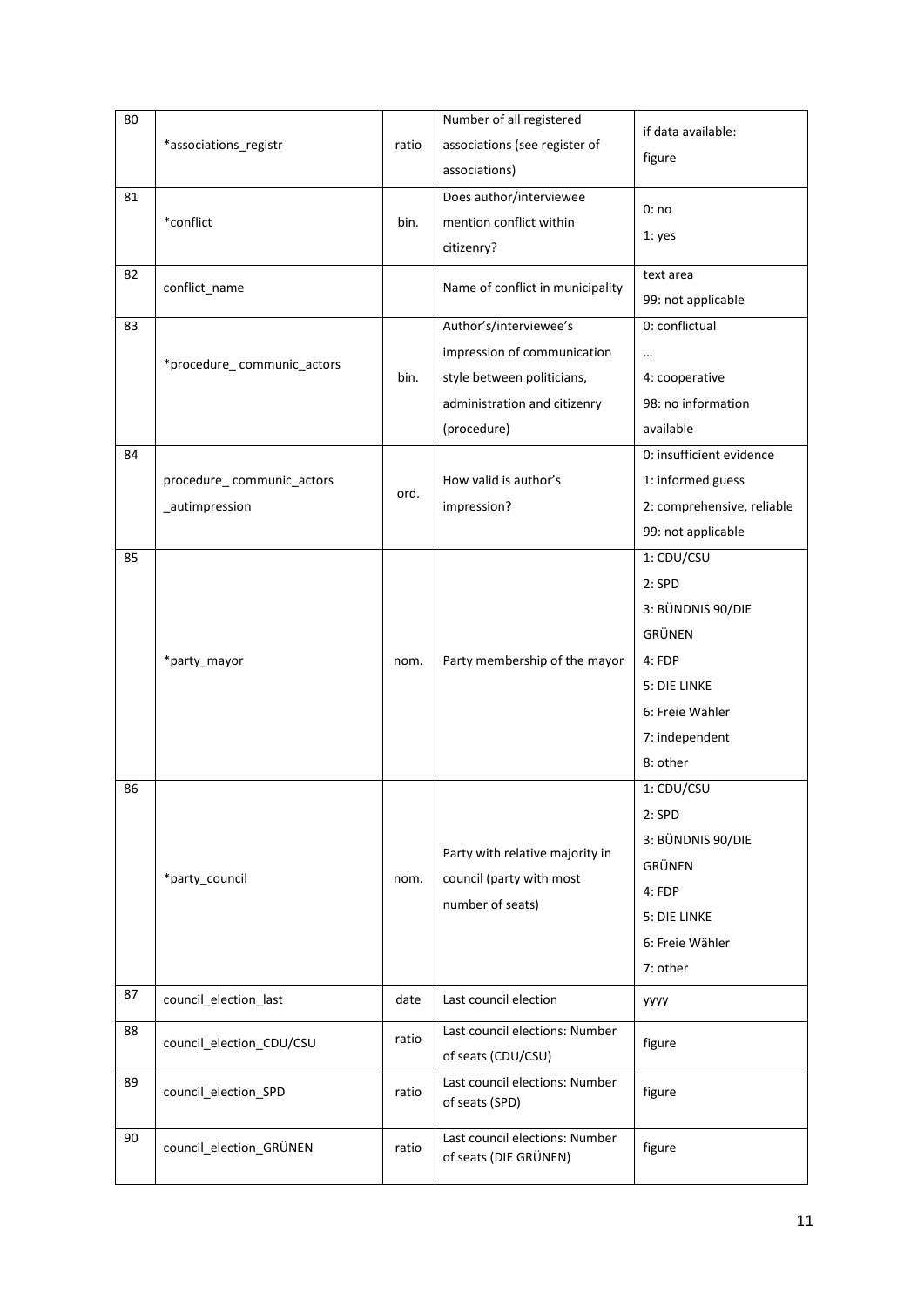| 91  | council_election_FDP         | ratio | Last council elections: Number<br>of seats (FDP)                                                           | figure                                                          |
|-----|------------------------------|-------|------------------------------------------------------------------------------------------------------------|-----------------------------------------------------------------|
| 92  | council_election_LINKE       | ratio | Last council elections: Number<br>of seats (DIE LINKE)                                                     | figure                                                          |
| 93  | council_election_FW          | ratio | Last council elections: Number<br>of seats (FREIE WÄHLER)                                                  | figure                                                          |
| 94  | council_election_other       | ratio | Last council elections: Number<br>of seats (other)                                                         | figure                                                          |
| 95  | council_election_next        | date  | Next council election                                                                                      | <b>YYYY</b>                                                     |
| 96  | mayor_election_next          | date  | Next election of mayor                                                                                     | <b>YYYY</b>                                                     |
|     |                              |       | procedure_context                                                                                          |                                                                 |
| 97  |                              |       |                                                                                                            | name                                                            |
|     | pilot                        | bin.  | Pilot project (PB or LA-21),                                                                               | 0:no                                                            |
|     |                              |       | particularly supported                                                                                     | 98: no information                                              |
|     |                              |       |                                                                                                            | available                                                       |
| 98  | procedure purpose intend     |       | Intended purpose of procedure<br>by initiators.                                                            | text                                                            |
| 99  | procedure purpose intend aut |       | Author's impression of intended<br>purpose of procedure by<br>initiators.                                  | text                                                            |
| 100 | procedure_partici_pl         | ratio | Planned number of procedure<br>participants                                                                | figure<br>98: no information<br>available                       |
| 101 | *procedure_inform            | ratio | Is there an information phase<br>included in procedure (PB or LA<br>21)?                                   | 0:no<br>1: yes<br>98: no information<br>available               |
| 102 | procedure_inform_channels    |       | Which information channels<br>were used?                                                                   | text<br>99: not applicable                                      |
| 103 | topic_specific               | bin.  | To which specific topics is the<br>participatory procedure (PB or<br>LA 21) limited?                       | Name topics<br>0: none<br>98:<br>information<br>no<br>available |
| 104 | *support_federal             | bin.  | Is participatory procedure (LA<br>21) supported (financially,<br>infrastructural) by the federal<br>state? | Name support<br>0:no<br>98: no information<br>available         |
| 105 | *procedure_staff             | bin.  | Is there staff especially for the<br>procedure (PB or LA 21)?                                              | 0:no<br>1: yes<br>98: no information<br>available               |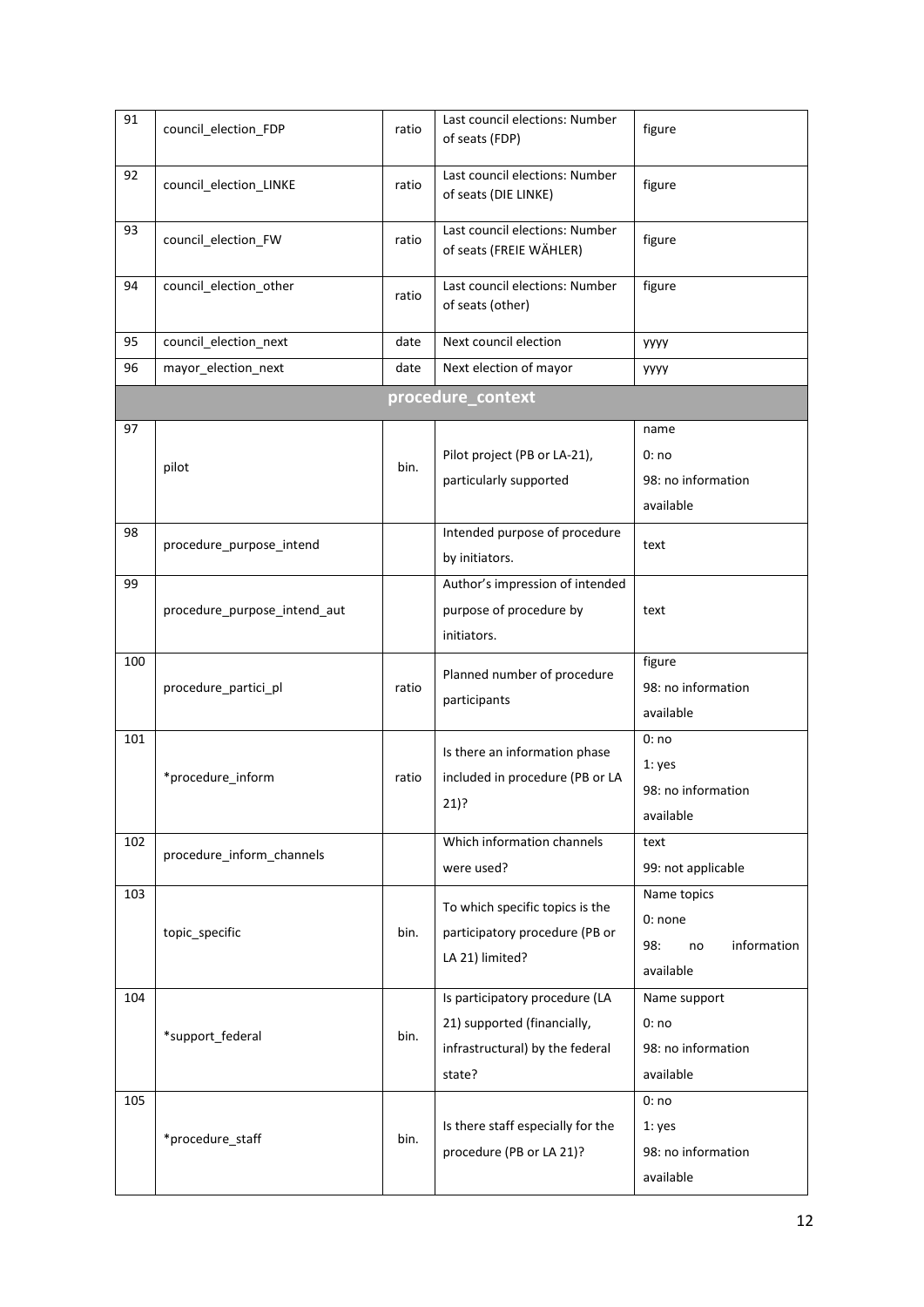| 106 |                                 |       |                                           | figure                  |
|-----|---------------------------------|-------|-------------------------------------------|-------------------------|
|     | procedure_nb_staff              | ratio | Number of staff for the                   | 99: not applicable      |
|     |                                 |       | procedure (PB or LA 21)                   | 98: no information      |
|     |                                 |       |                                           | available               |
| 107 |                                 |       | Procedure (PB or LA 21) was               | 0: no external support  |
|     | *procedure_external_support     | bin.  | accompanied by external                   | 1: external support     |
|     |                                 |       | support (professional services,           | 98: no information      |
|     |                                 |       | scientific advice)                        | available               |
| 108 |                                 |       | How did the external support              | text                    |
|     |                                 |       | accompanied the procedure (PB             | 99: not applicable      |
|     | procedure_external_support_what |       | or LA 21), e.g. software,                 | 98: no information      |
|     |                                 |       | moderator?                                | available               |
| 109 |                                 |       | Which external support                    | text                    |
|     |                                 |       |                                           | 99: not applicable      |
|     | procedure_external_support_det  |       | accompanied the procedure (PB             | 98: no information      |
|     |                                 |       | or LA 21), e.g. Zebralog?                 | available               |
| 110 |                                 |       | Plan for publicly available               | 0: no plan              |
|     |                                 | ratio | written documentation about<br>procedure? | $1:$ plan               |
|     | *procedure_transparency         |       |                                           | 98: no information      |
|     |                                 |       |                                           | available               |
| 111 |                                 |       |                                           | 0: no plan for          |
|     |                                 |       |                                           | accountability          |
|     |                                 |       |                                           | 1: basic information on |
|     |                                 |       |                                           | accountability (without |
|     |                                 | ord.  | Is there a clear plan for                 | scheduled dates)        |
|     | *procedure_accountability       |       | accountability?                           | 2: clear plan for       |
|     |                                 |       |                                           | accountability (with    |
|     |                                 |       |                                           | scheduled dates)        |
|     |                                 |       |                                           | 98: no information      |
|     |                                 |       |                                           | available               |
| 112 | procedure_institute_first       | date  | When did the first procedure              | <b>YYYY</b>             |
|     |                                 |       | (PB or LA 21) start?                      |                         |
| 113 | context change                  |       | Author's impression: Change of            | text                    |
|     |                                 |       | context during procedure.                 |                         |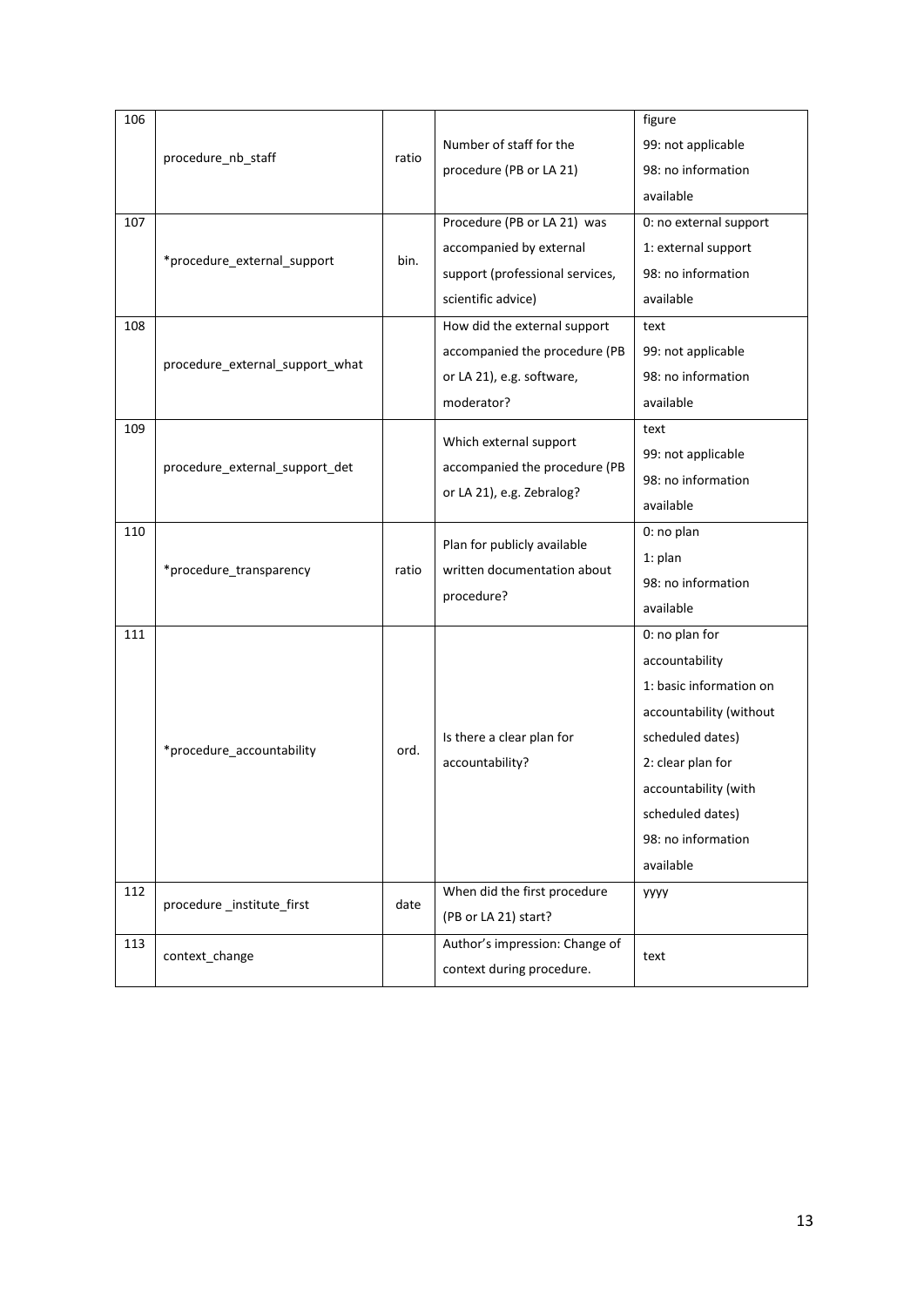## **3. Stakeholders/Actors**

|     | Variable name                                        | <b>Scale</b> | Variable explanation                                                                                                            | Variable values                                                                                      |
|-----|------------------------------------------------------|--------------|---------------------------------------------------------------------------------------------------------------------------------|------------------------------------------------------------------------------------------------------|
|     |                                                      |              | Before start of procedure/Before and at council decision                                                                        |                                                                                                      |
| 114 | *procedure support city council                      | ratio        | Author's/interviewee's<br>impression of degree of<br>procedure support (engagement<br>for procedure) by city council<br>members | 0: no support<br>$\cdots$<br>4: very strong support<br>98: no information<br>available               |
| 115 | procedure_support_city council<br>_autimpression     | ord.         | How valid is author's<br>impression?                                                                                            | 0: insufficient evidence<br>1: informed guess<br>2: comprehensive,<br>reliable<br>99: not applicable |
| 116 | *procedure support mayor                             | ratio        | Author's/interviewee's<br>impression of degree of<br>procedure support by mayor                                                 | 0: no support<br>4: very strong support<br>98: no information<br>available                           |
| 117 | procedure support mayor<br>_autimpression            | ord.         | How valid is author's<br>impression?                                                                                            | 0: insufficient evidence<br>1: informed guess<br>2: comprehensive,<br>reliable<br>99: not applicable |
| 118 | *procedure_support_admin                             | ratio        | Author's/interviewee's<br>impression of degree of<br>procedure support by<br>administration                                     | 0: no support<br>$\cdots$<br>4: very strong support<br>98: no information<br>available               |
| 119 | procedure_support_admin<br>_autimpression            | ord.         | How valid is author's<br>impression?                                                                                            | 0: insufficient evidence<br>1: informed guess<br>2: comprehensive,<br>reliable<br>99: not applicable |
| 120 | *procedure support civilsociety loc                  | ratio        | Author's /interviewee's<br>impression of degree of<br>procedure support by local civil<br>society (local associations)          | 0: no support<br>$\cdots$<br>4: very strong support<br>98: no information<br>available               |
| 121 | procedure_support_civilsociety_loc<br>_autimpression | ord.         | How valid is author's<br>impression?                                                                                            | 0: insufficient evidence<br>1: informed guess                                                        |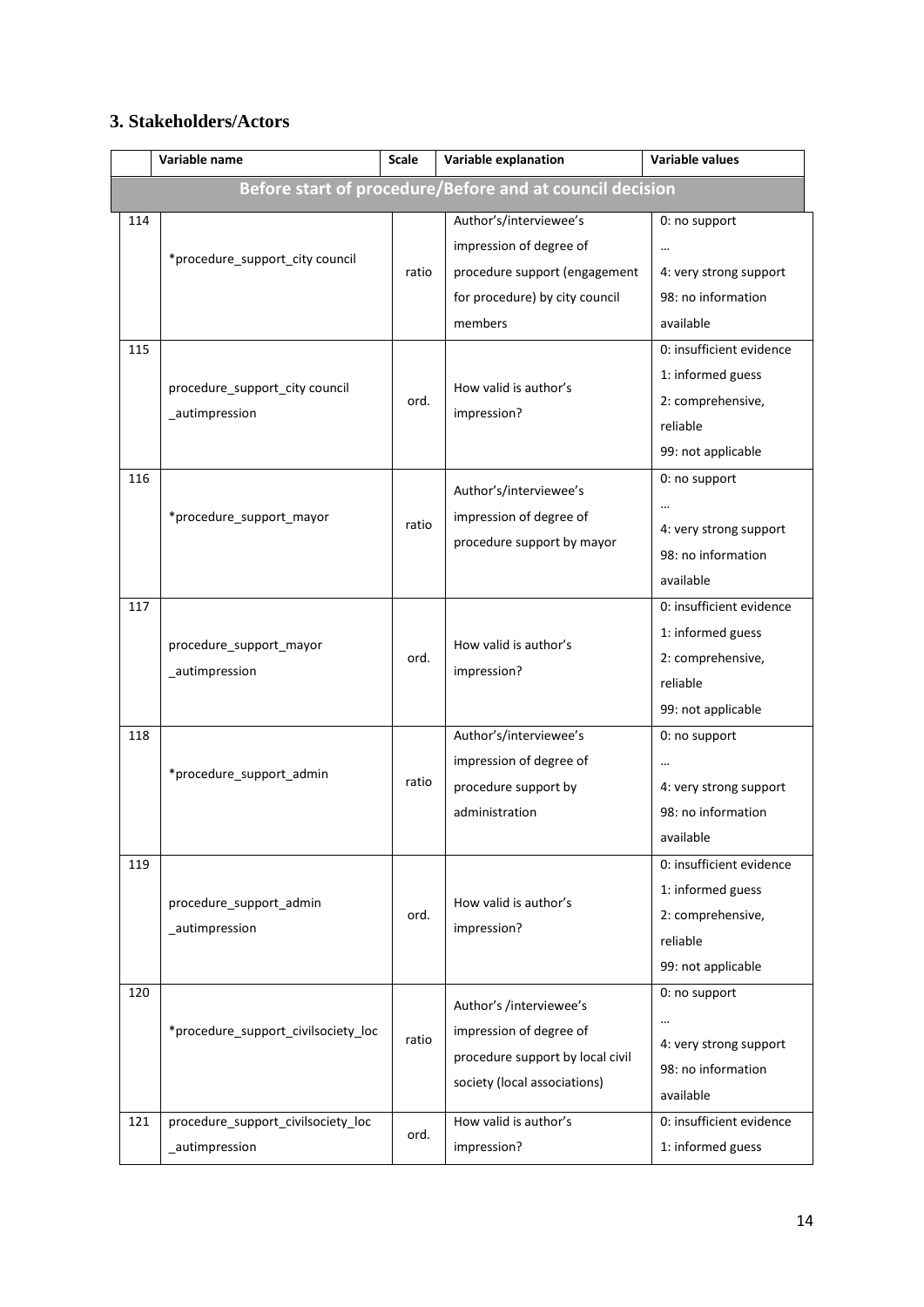|     |                                |       |                                | 2: comprehensive,        |
|-----|--------------------------------|-------|--------------------------------|--------------------------|
|     |                                |       |                                | reliable                 |
|     |                                |       |                                | 99: not applicable       |
| 122 |                                |       | Author's impression: Change of |                          |
|     | stakeholder_change             |       | stakeholder during procedure.  | text                     |
|     |                                |       | <b>During procedure</b>        |                          |
| 123 |                                |       |                                | 0:no                     |
|     |                                |       | Did mayor participate in       | 1: yes                   |
|     | *procedure partici mayor       | bin.  | procedure?                     | 98: no information       |
|     |                                |       |                                | available                |
| 124 |                                |       |                                | 0:no                     |
|     | *procedure partici local       | bin.  | Did other local politicians    | 1: yes                   |
|     | politicians_other              |       | participate in procedure?      | 98: no information       |
|     |                                |       |                                | available                |
| 125 |                                |       | Author's impression: How       | 0: no report             |
|     | *media_report                  | ratio | intensive did media report on  |                          |
|     |                                |       | procedure? If information on   | 4: extensive report      |
|     |                                |       | media report is available but  | 98: no information       |
|     |                                |       | unspecific, use code 2.        | available                |
| 126 |                                |       |                                | 0: insufficient evidence |
|     |                                |       | How valid is author's          | 1: informed guess        |
|     | media_report_autimpression     | ord.  |                                | 2: comprehensive,        |
|     |                                |       | impression?                    | reliable                 |
|     |                                |       |                                | 99: not applicable       |
| 127 | *media_report_how              |       | Author's impression: How did   | -2: negative             |
|     |                                | ratio | media report on procedure?     |                          |
|     |                                |       |                                | +2: positive             |
| 128 |                                |       |                                | 0: insufficient evidence |
|     |                                |       | How valid is author's          | 1: informed guess        |
|     | media_report_how_autimpression | ord.  |                                | 2: comprehensive,        |
|     |                                |       | impression?                    | reliable                 |
|     |                                |       |                                | 99: not applicable       |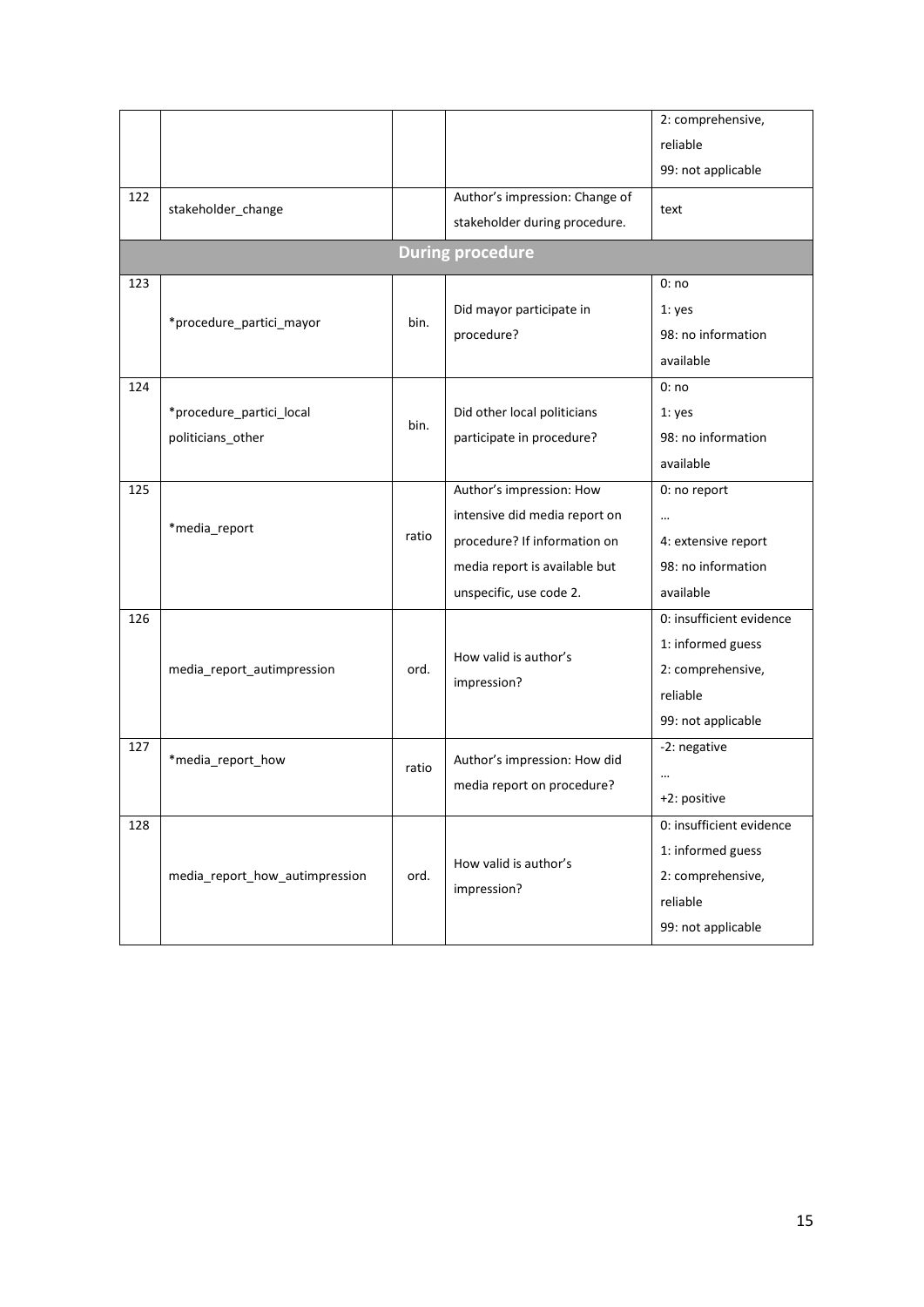# **4. Case design**

|     | Variable name           | <b>Scale</b> | Variable explanation                  | <b>Variable values</b>        |
|-----|-------------------------|--------------|---------------------------------------|-------------------------------|
|     |                         |              | goals of case                         |                               |
| 129 | case_purpose_intend     |              | Intended purpose of case by           | text                          |
|     |                         |              | initiators.                           |                               |
| 130 | case_purpose_intend_aut |              | Author's impression of Intended       | text                          |
|     |                         |              | purpose of case by initiators.        |                               |
| 131 | case_purpose_intend_cod |              | Coder's impression of Intended        | text                          |
|     |                         |              | purpose of case by initiators.        |                               |
|     |                         |              | design of case (more specific)        |                               |
| 132 |                         |              |                                       | 1: open to all/self-selection |
|     |                         |              |                                       | 2: targeted recruitment (e.g. |
|     |                         |              |                                       | appointed, invited)           |
|     | *partici_select<br>nom. |              | Method of participant<br>recruitment  | 3: random selection           |
|     |                         |              |                                       | 4: stakeholder recruitment    |
|     |                         |              |                                       | 5: election                   |
|     |                         |              |                                       | If mixed, name all            |
| 133 |                         |              | Instruments to involve the            | Name instrument               |
|     | *special_select         | bin.         | political inactive (is there a direct | 0:no                          |
|     |                         |              | addressing of certain groups?)        | 98: no information available  |
| 134 |                         |              |                                       | 1: general public             |
|     |                         |              |                                       | 2: women                      |
|     |                         |              |                                       | $3:$ men                      |
|     |                         |              |                                       | 4: elderly                    |
|     |                         | nom.         | Targeted participants                 | 5: youth                      |
|     | partici_demo_targ       |              | (demographic)                         | 6: immigrants                 |
|     |                         |              |                                       | 7: low-income earners         |
|     |                         |              |                                       | 8: people with disabilities   |
|     |                         |              |                                       | 9: other                      |
|     |                         |              |                                       | 98: no information available  |
| 135 |                         |              |                                       | 0:no                          |
|     | partici_targ_citizen    | bin.         | Targeted participants: citizen        | 1: yes                        |
|     |                         |              |                                       | 98: no information available  |
| 136 |                         |              | Targeted participants: interests      | 0:no                          |
|     | partici_targ_interest   | bin.         | groups                                | 1: yes                        |
|     |                         |              |                                       | 98: no information available  |
| 137 | partici_targ_other      |              | Targeted participants: other, e.g.    | text                          |
|     |                         |              | stakeholder                           |                               |
| 138 |                         |              | Which ways to "ease"                  |                               |
|     | *"ease"_participants    |              | participation (child care, ticket)    | text                          |
|     |                         |              | were used?                            |                               |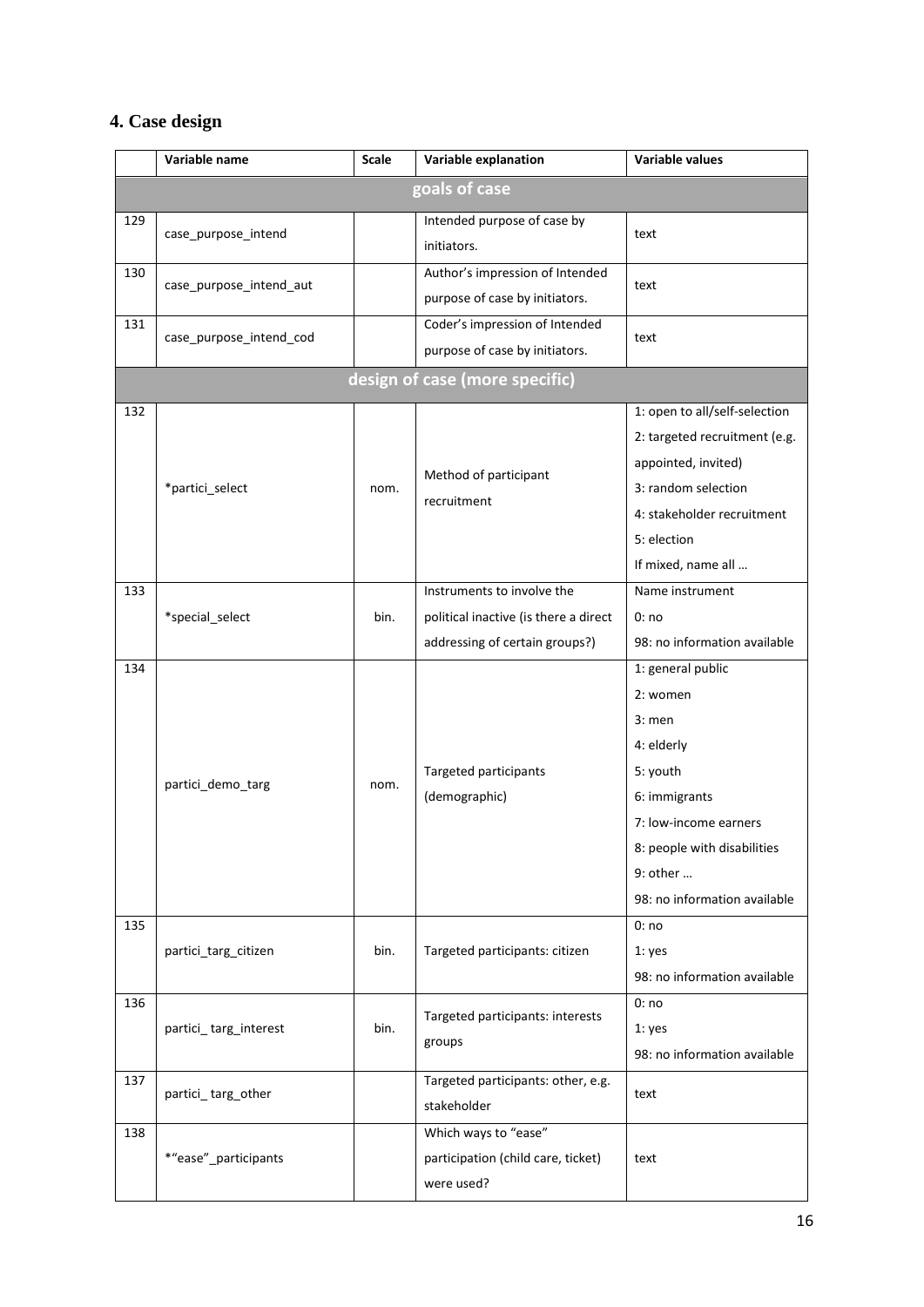| 139 |                                     |      | Is involvement of moderator<br>planned?                           | 0:no                         |
|-----|-------------------------------------|------|-------------------------------------------------------------------|------------------------------|
|     | *moderator                          | bin. |                                                                   | 1: yes                       |
|     |                                     |      |                                                                   | 98: no information available |
| 140 |                                     |      | Is there an information phase                                     | 0:no                         |
|     | *case_inform                        | bin. | within case planned?                                              | 1: yes                       |
|     |                                     |      |                                                                   | 98: no information available |
| 141 |                                     |      | Which information channels were                                   | text                         |
|     | case_inform_channels                |      | planned?                                                          | 99: not applicable           |
| 142 |                                     |      |                                                                   | 0:no                         |
|     |                                     |      | Is there a certain software/web                                   | 1: yes                       |
|     | tools_delib_online_software         | bin. | platform (blog, wiki) planned?                                    | 99: not applicable           |
|     |                                     |      |                                                                   | 98: no information available |
| 143 |                                     |      |                                                                   | 0:no                         |
|     |                                     |      | Are there any rules concerning                                    | 1: yes                       |
|     | *tools_delib_online_rules           | bin. | the communication process                                         | 99: not applicable           |
|     |                                     |      | (netiquette) planned?                                             | 98: no information available |
| 144 |                                     |      |                                                                   | 0:no                         |
|     |                                     |      |                                                                   | 1: yes                       |
|     | *tools_delib_online_control<br>bin. |      | Is control of rules planned?                                      | 99: not applicable           |
|     |                                     |      |                                                                   | 98: no information available |
| 145 |                                     |      |                                                                   | 0: no clear planning         |
|     |                                     | bin. | Is there a clear planning within<br>the case design: information, | 1: clear planning            |
|     | *tools_delib_face-to-face           |      |                                                                   | 99: not applicable           |
|     |                                     |      | communication, decision finding?                                  | 98: no information available |
| 146 |                                     |      |                                                                   | 0: no participation planned  |
|     | *case_partici_polit_pl              | bin. | Participation of local politicians                                | 1: planned participation     |
|     |                                     |      | planned (in case)                                                 | 98: no information available |
| 147 |                                     |      |                                                                   | 0: no participation planned  |
|     | *case_partici_admin                 | bin. | Participation of administrative                                   | 1: planned participation     |
|     |                                     |      | staff planned (in case)                                           | 98: no information available |
| 148 |                                     |      | External support (professional                                    | 0: no external support       |
|     | *case_external_support              | bin. | services, scientific advice) was                                  | 1: external support          |
|     |                                     |      | planned to accompany case.                                        | 98: no information available |
| 149 |                                     |      | Which external support was                                        | text                         |
|     | case external support what          |      | planned to accompany case, e.g.                                   | 99: not applicable           |
|     |                                     |      | software, moderator?                                              | 98: no information available |
| 150 |                                     |      | Who was planned to support                                        | text                         |
|     | case external support det           |      | case, e.g. Zebralog?                                              | 99: not applicable           |
|     |                                     |      |                                                                   | 98: no information available |
| 151 |                                     |      | How well is the plan for                                          | 0: no plan                   |
|     | *case transparency                  | bin. | publication or public information,                                |                              |
|     |                                     |      |                                                                   | 4: well-designed plan        |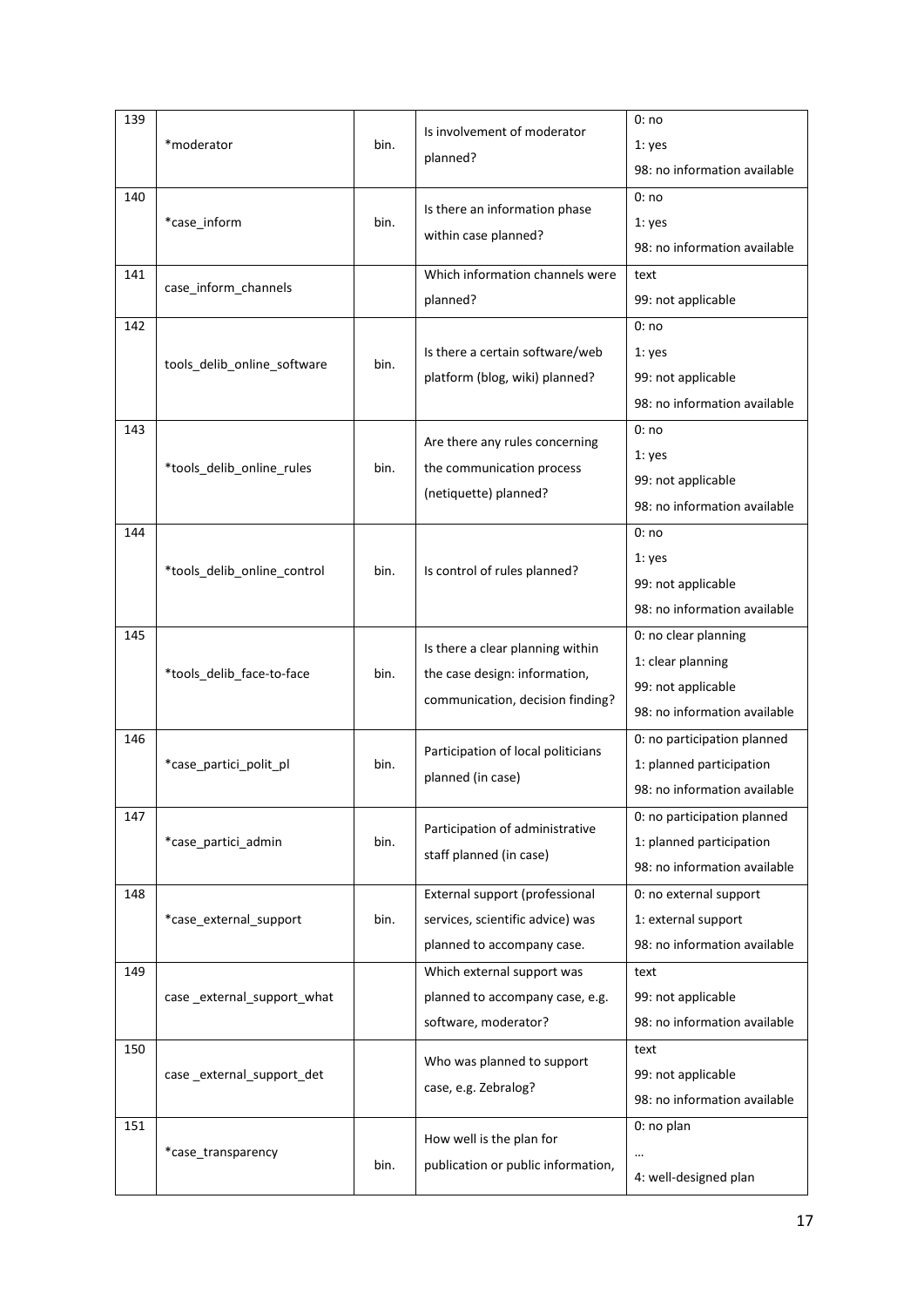|     |                      |      | e.g. online dates for hearings or | 98: no information available  |
|-----|----------------------|------|-----------------------------------|-------------------------------|
|     |                      |      | press releases?                   |                               |
| 152 |                      |      |                                   | 0: no plan for accountability |
|     |                      |      |                                   | 1: basic information on       |
|     |                      |      |                                   | accountability (without       |
|     | *case accountability | ord. | Is there a clear plan for         | scheduled dates)              |
|     |                      |      | accountability?                   | 2: clear plan for             |
|     |                      |      |                                   | accountability (with          |
|     |                      |      |                                   | scheduled dates)              |
|     |                      |      |                                   | 98: no information available  |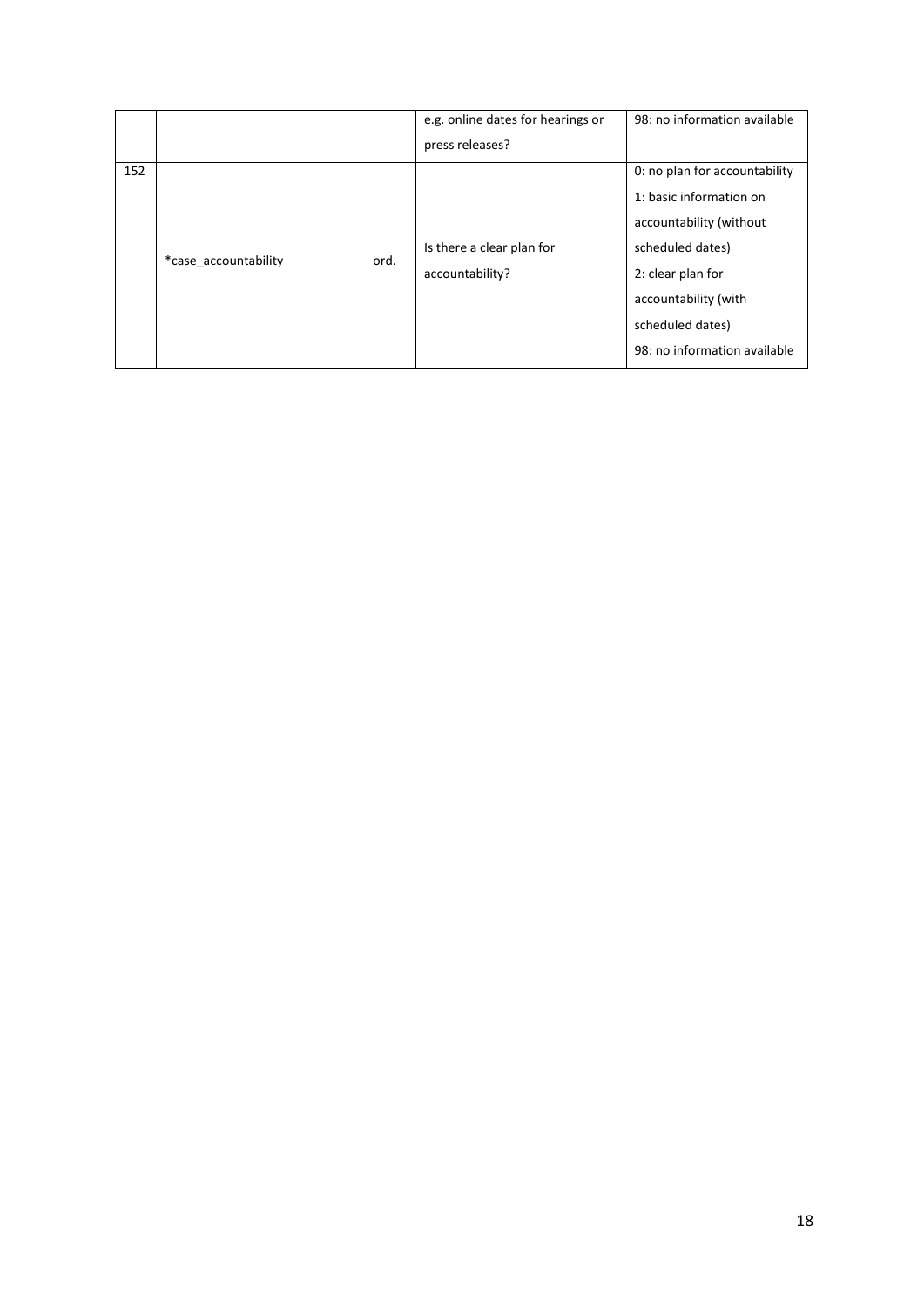## **5. Results**

|     | Variable name                   | Scale | Variable explanation                  | Variable values             |
|-----|---------------------------------|-------|---------------------------------------|-----------------------------|
|     |                                 |       | micro-level                           |                             |
| 153 |                                 |       |                                       | 0: no improved<br>knowledge |
|     |                                 |       | Author's/interviewee's impression     | $\ddotsc$                   |
|     | *knowledge_issue                | ratio | whether issue knowledge of            | 4: substantially improved   |
|     |                                 |       | participants improved.                | knowledge                   |
|     |                                 |       |                                       | 98: no information          |
|     |                                 |       |                                       | available                   |
| 154 |                                 |       |                                       | 0: insufficient evidence    |
|     |                                 |       |                                       | 1: informed guess           |
|     | knowledge issue autimpression   | ord.  | How valid is author's impression?     | 2: comprehensive,           |
|     |                                 |       |                                       | reliable                    |
|     |                                 |       |                                       | 99: not applicable          |
| 155 |                                 |       |                                       | 0: no improved              |
|     |                                 |       |                                       | knowledge                   |
|     |                                 |       | Author's/interviewee's impression     | $\cdots$                    |
|     | *knowledge_pol                  | ratio | whether political knowledge of        | 4: substantially improved   |
|     |                                 |       | participants improved.                | knowledge                   |
|     |                                 |       |                                       | 98: no information          |
|     |                                 |       |                                       | available                   |
| 156 |                                 |       |                                       | 0: insufficient evidence    |
|     |                                 |       |                                       | 1: informed guess           |
|     | knowledge_pol_autimpression     | ord.  | How valid is author's impression?     | 2: comprehensive,           |
|     |                                 |       |                                       | reliable                    |
|     |                                 |       |                                       | 99: not applicable          |
| 157 |                                 |       | Author's/interviewee's impression     | 0: no improved internal     |
|     |                                 |       | whether internal efficacy improved.   | efficacy                    |
|     |                                 |       | Internal efficacy covers the          |                             |
|     | *efficacy_internal              | ratio | individual ability (skills, knowledge | 4: substantially improved   |
|     |                                 |       | and interest) to influence political  | internal efficacy           |
|     |                                 |       | processes.                            | 98: no information          |
|     |                                 |       |                                       | available                   |
| 158 |                                 |       |                                       | 0: insufficient evidence    |
|     | efficacy_internal_autimpression |       |                                       | 1: informed guess           |
|     |                                 | ord.  | How valid is author's impression?     | 2: comprehensive,           |
|     |                                 |       |                                       | reliable                    |
|     |                                 |       |                                       | 99: not applicable          |
| 159 |                                 |       | Author's/interviewee's impression     | 0: no improved external     |
|     | *efficacy_external              | ratio | whether external efficacy improved.   | efficacy                    |
|     |                                 |       | External efficacy covers the          | $\cdots$                    |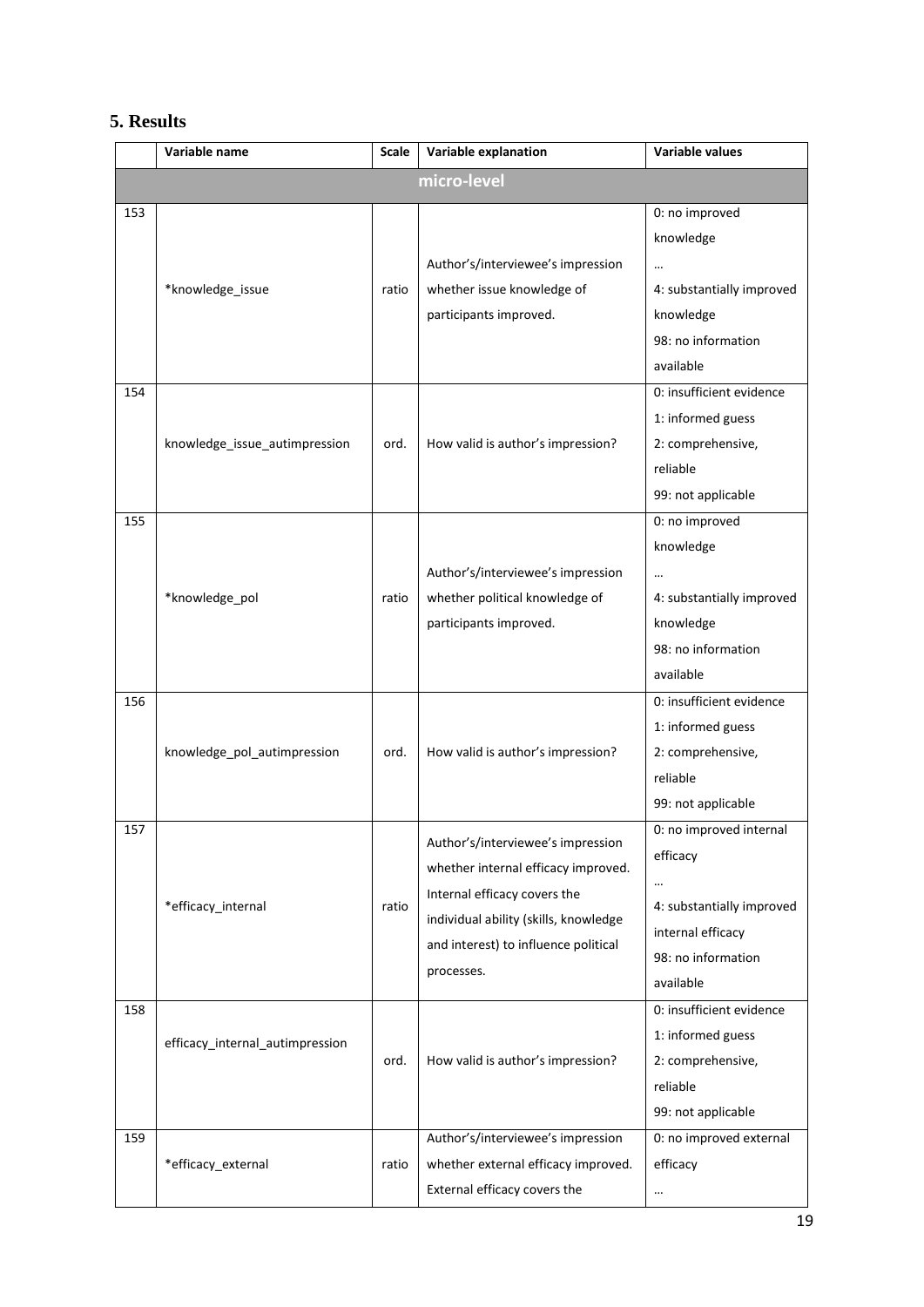|     |                                 |       | individual perception of impact on                        | 4: substantially improved |
|-----|---------------------------------|-------|-----------------------------------------------------------|---------------------------|
|     |                                 |       | political processes.                                      | external efficacy         |
|     |                                 |       |                                                           | 98: no information        |
|     |                                 |       |                                                           | available                 |
| 160 |                                 |       |                                                           | 0: insufficient evidence  |
|     |                                 |       |                                                           | 1: informed guess         |
|     | efficacy_external_autimpression | ord.  | How valid is author's impression?                         | 2: comprehensive,         |
|     |                                 |       |                                                           | reliable                  |
|     |                                 |       |                                                           | 99: not applicable        |
| 161 |                                 |       |                                                           | 0: no improved tolerance  |
|     |                                 |       |                                                           |                           |
|     |                                 |       | Author's impression whether                               | 4: substantially improved |
|     | *tolerance                      | ratio | tolerance of participants improved.                       | tolerance                 |
|     |                                 |       |                                                           | 98: no information        |
|     |                                 |       |                                                           | available                 |
| 162 |                                 |       |                                                           | 0: insufficient evidence  |
|     |                                 |       |                                                           | 1: informed guess         |
|     | tolerance_autimpression         | ord.  | How valid is author's impression?                         | 2: comprehensive,         |
|     |                                 |       |                                                           | reliable                  |
|     |                                 |       |                                                           | 99: not applicable        |
| 163 |                                 |       |                                                           | 0: no improved common     |
|     |                                 |       |                                                           | good orientation          |
|     |                                 |       |                                                           |                           |
|     | *common good orientation        | ratio | Author's impression whether<br>common good orientation of | 4: substantially improved |
|     |                                 |       |                                                           | common good               |
|     |                                 |       | participants improved.                                    | orientation               |
|     |                                 |       |                                                           | 98: no information        |
|     |                                 |       |                                                           | available                 |
| 164 |                                 |       |                                                           | 0: insufficient evidence  |
|     | common good                     |       |                                                           | 1: informed guess         |
|     | orientation autimpression       | ord.  | How valid is author's impression?                         | 2: comprehensive,         |
|     |                                 |       |                                                           | reliable                  |
|     |                                 |       |                                                           | 99: not applicable        |
| 165 |                                 |       |                                                           | -2: declined acceptance   |
|     |                                 |       | Author's/interviewee's impression                         | $\cdots$                  |
|     | *acceptance_dec                 | ratio | whether acceptance of local political                     | +2: improved acceptance   |
|     |                                 |       | decisions improved.                                       | 98: no information        |
|     |                                 |       |                                                           | available                 |
| 166 |                                 |       |                                                           | 0: insufficient evidence  |
|     |                                 |       |                                                           | 1: informed guess         |
|     | acceptance_dec_autimpression    | ord.  | How valid is author's impression?                         | 2: comprehensive,         |
|     |                                 |       |                                                           | reliable                  |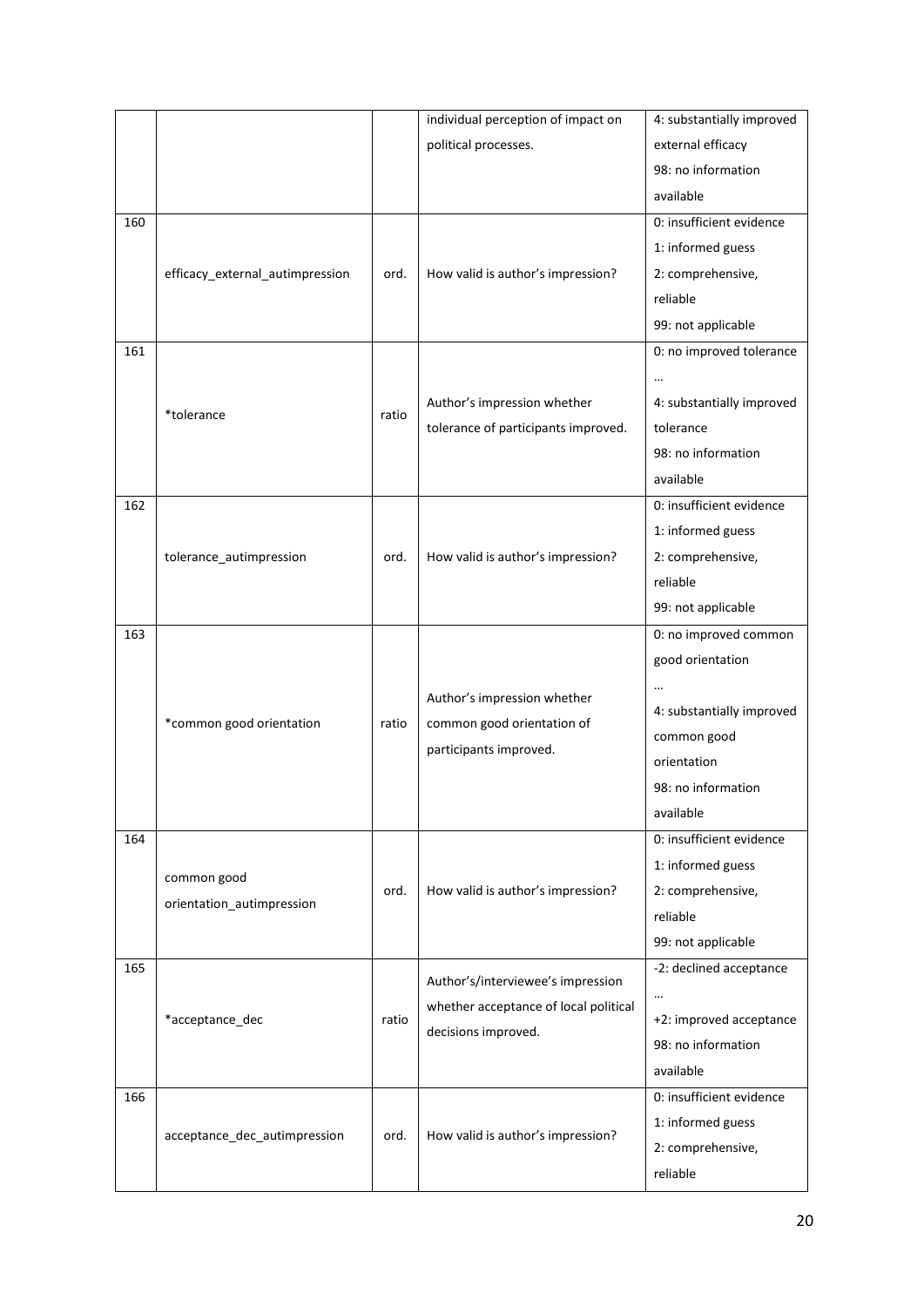|                   |                                 |       |                                             | 99: not applicable         |
|-------------------|---------------------------------|-------|---------------------------------------------|----------------------------|
| 167               |                                 |       | Author's/interviewee's impression           | -2: declined acceptance    |
|                   |                                 |       | whether acceptance/trust of                 | $\cdots$                   |
|                   | *acceptance_trust_inst          | ratio | institutions of representative              | +2: improved acceptance    |
|                   |                                 |       | democracy (mayor, council)                  | 98: no information         |
|                   |                                 |       | improved.                                   | available                  |
| 168               |                                 |       |                                             | 0: insufficient evidence   |
|                   |                                 |       |                                             | 1: informed guess          |
|                   | acceptance_trust_inst           | ord.  | How valid is author's impression?           | 2: comprehensive,          |
|                   | _autimpression                  |       |                                             | reliable                   |
|                   |                                 |       |                                             | 99: not applicable         |
| 169               |                                 |       |                                             | -2: declined acceptance    |
|                   |                                 |       | Author's/interviewee's impression           |                            |
|                   | *acceptance trust polit         | ratio | whether acceptance/trust of                 | +2: improved acceptance    |
|                   |                                 |       | politicians (mayor_person, council          | 98: no information         |
|                   |                                 |       | members) improved.                          | available                  |
| 170               |                                 |       |                                             | 0: insufficient evidence   |
|                   |                                 |       |                                             | 1: informed guess          |
|                   | acceptance_trust_polit          | ord.  | How valid is author's impression?           | 2: comprehensive,          |
|                   | _autimpression                  |       |                                             | reliable                   |
|                   |                                 |       |                                             | 99: not applicable         |
| 171               |                                 |       |                                             | 0: not satisfied with case |
|                   |                                 |       |                                             | $\cdots$                   |
|                   |                                 |       | Author's/interviewee's impression           | 4: really satisfied with   |
|                   | *satisfaction_case              | ratio | of participants' satisfaction with<br>case. | case                       |
|                   |                                 |       |                                             | 98: no information         |
|                   |                                 |       |                                             | available                  |
| 172               |                                 |       |                                             | 0: insufficient evidence   |
|                   |                                 |       |                                             | 1: informed guess          |
|                   | satisfaction case autimpression | ord.  | How valid is author's impression?           | 2: comprehensive,          |
|                   |                                 |       |                                             | reliable                   |
|                   |                                 |       |                                             | 99: not applicable         |
| 173               |                                 |       | Other changes regarding                     |                            |
|                   | participants_changes_other      |       | participants.                               | text                       |
|                   |                                 |       | meso-level                                  |                            |
| 174               |                                 |       | Author's impression: Description of         |                            |
|                   |                                 |       | group interaction, e.g. good                |                            |
| group_interaction |                                 |       | discussion, building of network or          | text                       |
|                   |                                 |       | trust.                                      |                            |
| 175               |                                 |       | Are there any rules concerning the          | 0:no                       |
|                   | *delib_quality_implement        | bin.  | communication process (online,              | 1: yes                     |
|                   |                                 |       |                                             |                            |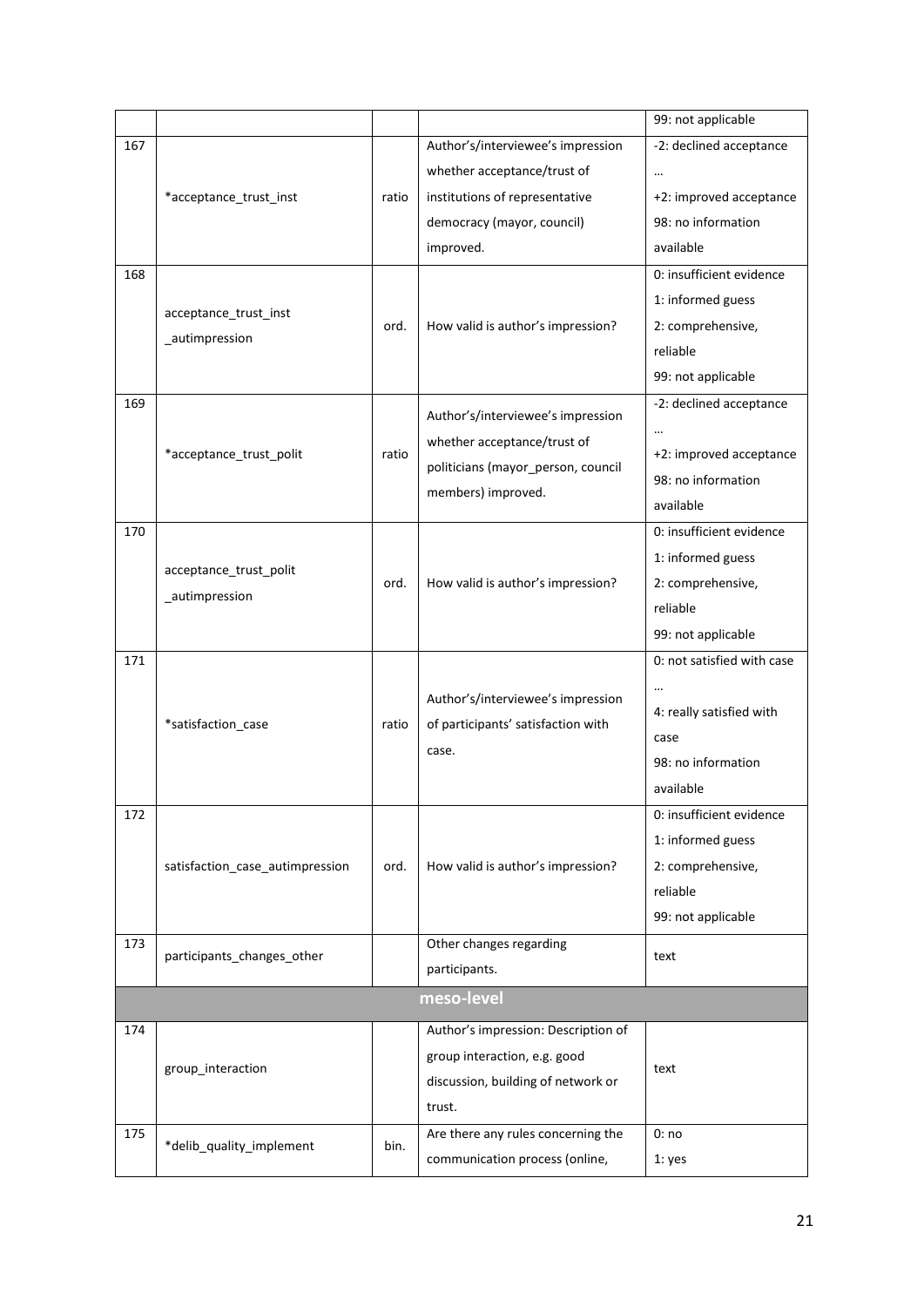|     |                            |       | face-to-face deliberation)          | 98: no information        |
|-----|----------------------------|-------|-------------------------------------|---------------------------|
|     |                            |       | implemented?                        | available                 |
| 176 |                            |       |                                     | 0: no deliberation        |
|     |                            |       | Author's impression of quality of   |                           |
|     | *delib_quality_interaction | ratio | deliberation                        | 4: very good deliberation |
|     |                            |       |                                     | 98: no information        |
|     |                            |       |                                     | available                 |
| 177 |                            |       |                                     | 0: insufficient evidence  |
|     | delib_quality_interaction  |       |                                     | 1: informed guess         |
|     | _autimpression             | ord.  | How valid is author's impression?   | 2: comprehensive,         |
|     |                            |       |                                     | reliable                  |
|     |                            |       |                                     | 99: not applicable        |
| 178 | *delib_quality             |       | Author's impression of deliberative | text                      |
|     |                            |       | quality.                            |                           |
| 179 |                            |       | Author's impression of change       | 0: no change              |
|     |                            |       | towards more respectful             |                           |
|     | *delib quality respect     | ratio | interactions between participants   | 4: lots of change         |
|     |                            |       | (see Bächtiger/Wyss 2013)           | 98: no information        |
|     |                            |       |                                     | available                 |
| 180 |                            |       |                                     | 0: insufficient evidence  |
|     | delib_quality_respect      |       |                                     | 1: informed guess         |
|     | _autimpression             | ord.  | How valid is author's impression?   | 2: comprehensive,         |
|     |                            |       |                                     | reliable                  |
|     |                            |       |                                     | 99: not applicable        |
| 181 |                            |       |                                     | 0: no change              |
|     |                            |       | Author's impression of change of    | $\cdots$                  |
|     | *delib_quality_argument    | ratio | interactions towards argumentative  | 4: lots of change         |
|     |                            |       | and not rhetoric.                   | 98: no information        |
|     |                            |       |                                     | available                 |
| 182 |                            |       |                                     | 0: insufficient evidence  |
|     | delib_quality_argument     |       |                                     | 1: informed guess         |
|     | _autimpression             | ord.  | How valid is author's impression?   | 2: comprehensive,         |
|     |                            |       |                                     | reliable                  |
|     |                            |       |                                     | 99: not applicable        |
| 183 |                            |       | Author's impression of change of    | 0: no change              |
|     |                            |       | interactions towards objective      |                           |
|     | *delib quality information | ratio | information (factual) rather than   | 4: lots of change         |
|     |                            |       | subjective information (opinion,    | 98: no information        |
|     |                            |       | judgment, belief) (see Kolleck).    | available                 |
| 184 | delib_quality_information  | ord.  | How valid is author's impression?   | 0: insufficient evidence  |
|     | _autimpression             |       |                                     | 1: informed guess         |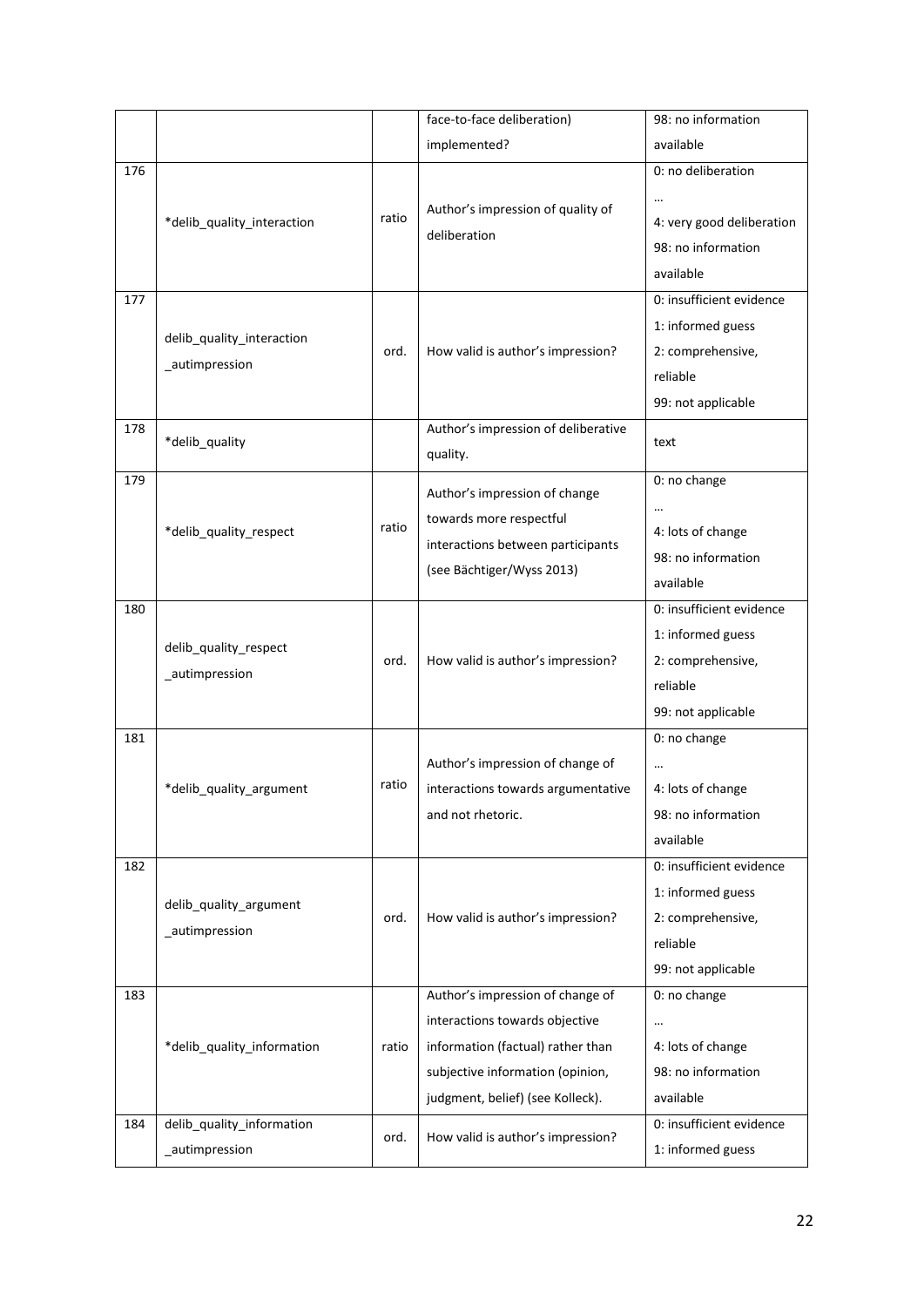|     |                               |       |                                     | 2: comprehensive,        |
|-----|-------------------------------|-------|-------------------------------------|--------------------------|
|     |                               |       |                                     | reliable                 |
|     |                               |       |                                     | 99: not applicable       |
| 185 |                               |       |                                     | 0: no change             |
|     |                               |       | Author's impression of change of    | $\ddotsc$                |
|     | *delib_quality_value          | ratio | interactions towards value based    | 4: lots of change        |
|     |                               |       | communication (see Kolleck).        | 98: no information       |
|     |                               |       |                                     | available                |
| 186 |                               |       |                                     | 0: insufficient evidence |
|     |                               |       |                                     | 1: informed guess        |
|     | delib_quality_value           | ord.  | How valid is author's impression?   | 2: comprehensive,        |
|     | _autimpression                |       |                                     | reliable                 |
|     |                               |       |                                     | 99: not applicable       |
| 187 |                               |       |                                     | 0: no change             |
|     |                               |       | Author's impression of opinion      | $\cdots$                 |
|     | *delib_quality_publicspirited | ratio | change toward more 'public-spirited | 4: lots of change        |
|     |                               |       | view' (see Mutz 2008: 530) of whole | 98: no information       |
|     |                               |       | group.                              | available                |
| 188 |                               |       |                                     | 0: insufficient evidence |
|     |                               |       |                                     | 1: informed guess        |
|     | delib_quality_publicspirited  | ord.  | How valid is author's impression?   | 2: comprehensive,        |
|     | _autimpression                |       |                                     | reliable                 |
|     |                               |       |                                     | 99: not applicable       |
| 189 |                               |       | Other changes regarding             |                          |
|     | deliberation_change_other     |       | deliberation.                       | text                     |
| 190 |                               |       |                                     | Figure                   |
|     | *partici_number               | ratio | Number of participants in case      | 98: no information       |
|     |                               |       |                                     | available                |
| 191 |                               |       |                                     | As indicated in the      |
|     |                               |       |                                     | studies.                 |
|     | *inclusion_sex                |       | Case participation by sex.          | text area                |
|     |                               |       |                                     | 98: no information       |
|     |                               |       |                                     | available                |
| 192 |                               |       |                                     | As indicated in the      |
|     |                               |       |                                     | studies.                 |
|     | *inclusion_age                |       | Case participation by age.          | text area                |
|     |                               |       |                                     | 98: no information       |
|     |                               |       |                                     | available                |
| 193 |                               |       |                                     | As indicated in the      |
|     | *inclusion_education          |       | Case participation by education.    | studies.                 |
|     |                               |       |                                     | text area                |
|     |                               |       |                                     |                          |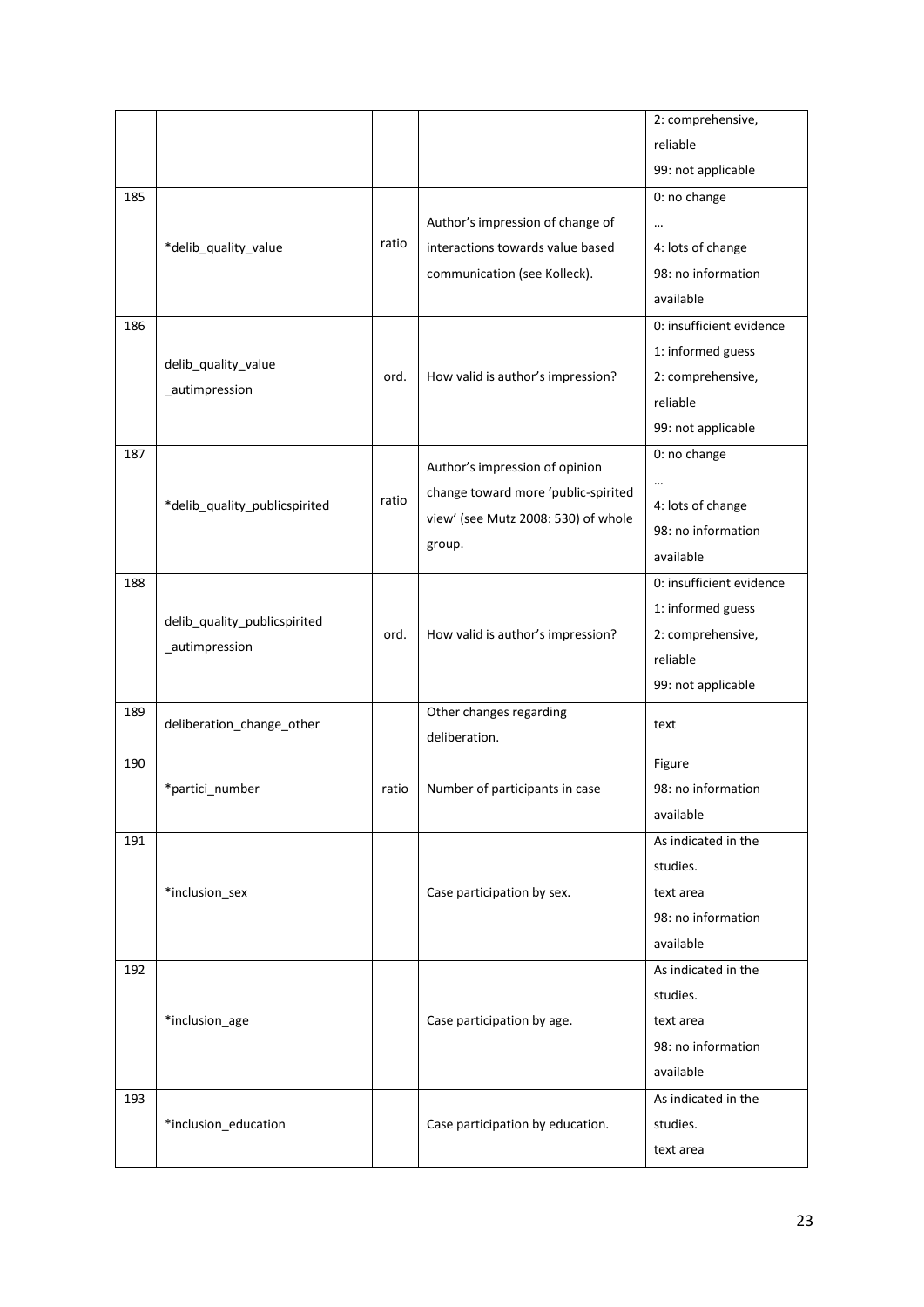|     |                                 |       |                                         | 98: no information       |
|-----|---------------------------------|-------|-----------------------------------------|--------------------------|
|     |                                 |       |                                         | available                |
| 194 |                                 |       |                                         | As indicated in the      |
|     |                                 |       |                                         | studies.                 |
|     | *inclusion_employment           |       | Case participation by employment        | text area                |
|     |                                 |       | situation.                              | 98: no information       |
|     |                                 |       |                                         | available                |
| 195 |                                 |       |                                         | As indicated in the      |
|     |                                 |       |                                         | studies.                 |
|     | *inclusion_immigrants           |       | Case participation of immigrants.       | text area                |
|     |                                 |       |                                         | 98: no information       |
|     |                                 |       |                                         | available                |
| 196 |                                 |       |                                         | 0:no                     |
|     | inclusion_citizen               | bin.  | Involved participants: citizen          | 1: yes                   |
| 197 | inclusion interest              | bin.  | Involved participants: interests        | 0:no                     |
|     |                                 |       | groups                                  | 1: yes                   |
| 198 |                                 |       |                                         | name                     |
|     | inclusion_other                 | bin.  | Involved participants: other            | 98: no information       |
|     |                                 |       |                                         | available                |
| 199 |                                 |       |                                         | 0: not inclusive         |
|     |                                 |       | Author's/interviewee's impression:      |                          |
|     | *inclusion_estimat_author       |       | How inclusive was the case?             | 4: inclusive             |
|     |                                 |       | (estimated)                             | 98: no information       |
|     |                                 |       |                                         | available                |
| 200 |                                 |       |                                         | 0: insufficient evidence |
|     |                                 |       |                                         | 1: informed guess        |
|     | inclusion_estimat_autimpression | ord.  | How valid is author's impression?       | 2: comprehensive,        |
|     |                                 |       |                                         | reliable                 |
|     |                                 |       |                                         | 99: not applicable       |
| 201 |                                 |       | Coder's impression: How inclusive       | 0: not inclusive         |
|     | *inclusion_estimat_coder        | ratio | and representative was the case?        | $\cdots$                 |
|     |                                 |       | (estimated)                             | 4: inclusive             |
| 202 |                                 |       |                                         | 0:no                     |
|     | *case partici mayor             | bin.  | Did mayor participate in case?          | 1: yes                   |
|     |                                 |       |                                         | 98: no information       |
|     |                                 |       |                                         | available                |
| 203 |                                 |       |                                         | 0:no                     |
|     | *case_partici_local             | bin.  | Did other local politicians participate | 1: yes                   |
|     | politicians_other               |       | in case?                                | 98: no information       |
|     |                                 |       |                                         | available                |
| 204 | inclusion_change_other          |       | Other changes regarding inclusion.      | text                     |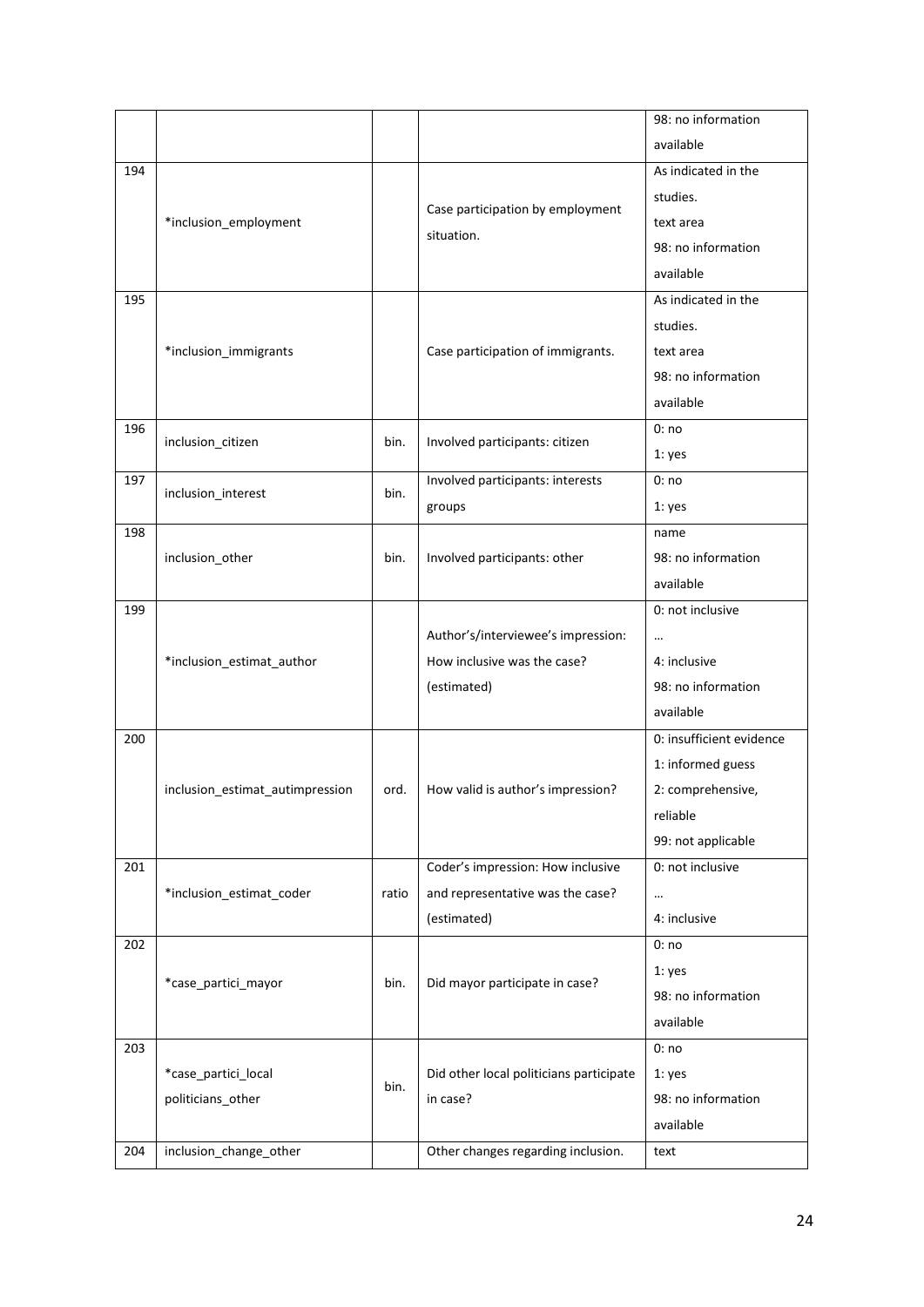| 205 |                                |      |                                                 | 0: consensus             |
|-----|--------------------------------|------|-------------------------------------------------|--------------------------|
|     |                                |      | Rule for suggestion making                      | 1: majority              |
|     | *rule suggestion making        |      | (consensus, majority)                           | 98: no information       |
|     |                                |      |                                                 | available                |
|     |                                |      | macro-level (refers to procedure! Not to case!) |                          |
| 206 |                                |      |                                                 | 1: policymakers          |
|     |                                |      |                                                 | comment on any (top      |
|     |                                |      |                                                 | list) proposals          |
|     |                                |      |                                                 | 2: policymakers          |
|     |                                |      |                                                 | comment on some (top     |
|     |                                |      |                                                 | list) proposals          |
|     |                                |      |                                                 | 3: policymakers          |
|     | *decision_policymaker          | nom. | How did the policymakers react to               | comment whole top list   |
|     |                                |      | procedure results?                              | 4: policymakers register |
|     |                                |      |                                                 | the results (without     |
|     |                                |      |                                                 | comments)                |
|     |                                |      |                                                 | 5: policymakers ignore   |
|     |                                |      |                                                 | the results              |
|     |                                |      |                                                 | 98: no information       |
|     |                                |      |                                                 | available                |
| 207 |                                |      |                                                 | 0:no                     |
|     |                                |      | Is there a documentation of                     | 1: yes                   |
|     | *decision_policymaker_account  | bin. | policymaker reactions in                        | 98: no information       |
|     |                                |      | accountability report?                          | available                |
|     |                                |      |                                                 | 99: not applicable       |
| 208 |                                |      |                                                 | 0: no suggestions for    |
|     |                                |      |                                                 | policy-making            |
|     |                                |      |                                                 | 1: concrete suggestions  |
|     |                                |      |                                                 | for policy-making        |
|     |                                |      | Author's impression: Did procedure              | 2: 'conceptual'          |
|     | *make_suggestions_             | nom  | make suggestions for policy-making?             | suggestions for policy-  |
|     | aut                            |      | Concrete suggestions or 'conceptual'            | making                   |
|     |                                |      | suggestions (Leitbilder/Leitlinien)?            | 3: both, concrete and    |
|     |                                |      |                                                 | 'conceptual' suggestions |
|     |                                |      |                                                 | for policy-making        |
|     |                                |      |                                                 | 98: no information       |
|     |                                |      |                                                 | available                |
| 209 |                                |      |                                                 | 0: insufficient evidence |
|     |                                |      |                                                 | 1: informed guess        |
|     | make_suggestions_autimpression | ord. | How valid is author's impression?               | 2: comprehensive,        |
|     |                                |      |                                                 | reliable                 |
|     |                                |      |                                                 | 99: not applicable       |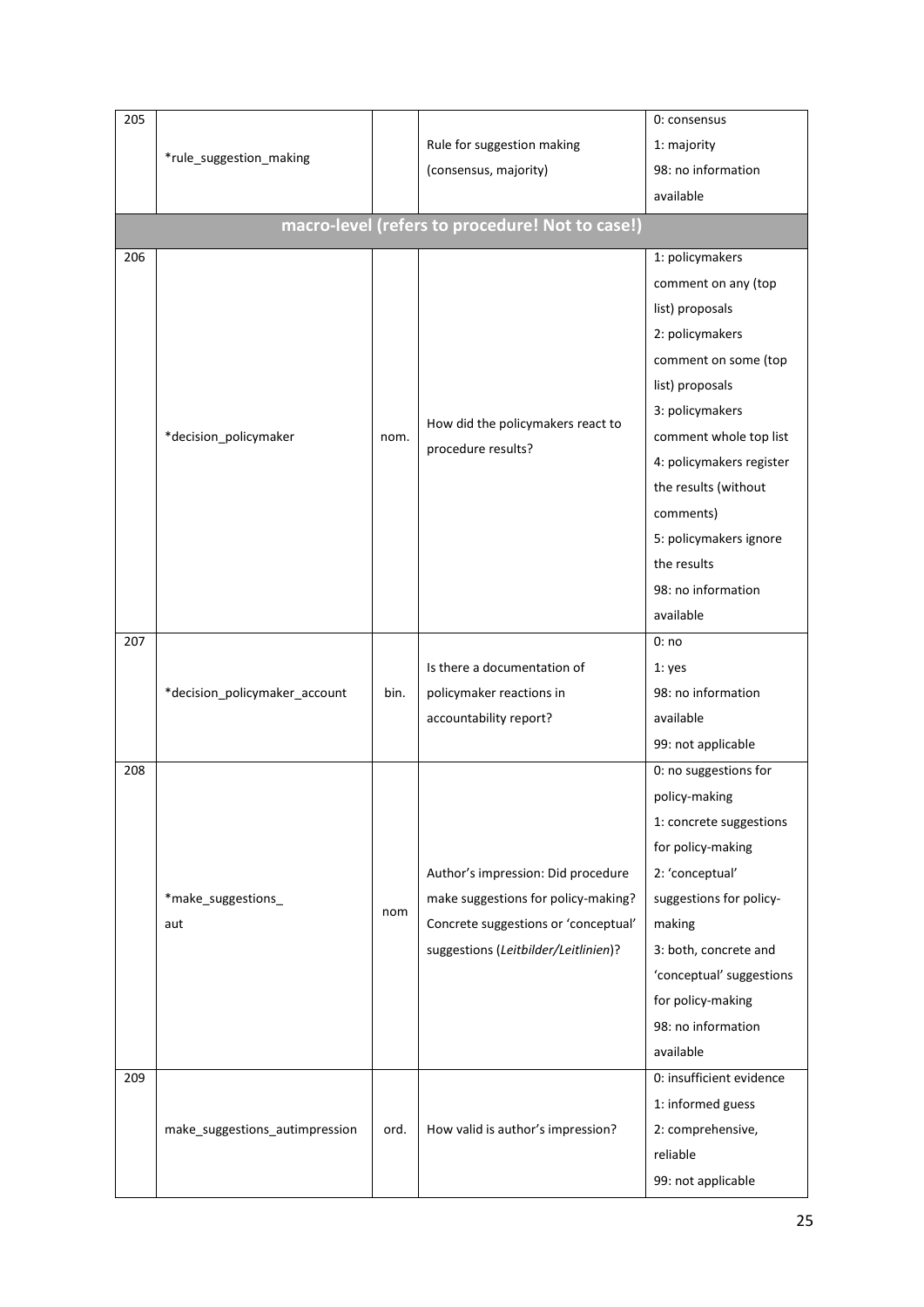| 210 |                                 |       |                                      | 0: no debate             |
|-----|---------------------------------|-------|--------------------------------------|--------------------------|
|     |                                 |       |                                      |                          |
|     | debate_aut                      | ratio | Author's impression: How intensive   | 4: intensive debate      |
|     |                                 |       | was the debate in city council?      | 98: no information       |
|     |                                 |       |                                      | available                |
| 211 |                                 |       |                                      | 0: insufficient evidence |
|     |                                 |       |                                      | 1: informed guess        |
|     | debate_autimpression            | ord.  | How valid is author's impression?    | 2: comprehensive,        |
|     |                                 |       |                                      | reliable                 |
|     |                                 |       |                                      | 99: not applicable       |
| 212 |                                 |       |                                      | 0: no effect             |
|     |                                 |       | Author's /interviewee's impression:  | $\ddotsc$                |
|     | *effect_policy_aut              | ratio | How strong was the effect on policy- | 4: strong effect         |
|     |                                 |       | making (output)?                     | 98: no information       |
|     |                                 |       |                                      | available                |
| 213 |                                 |       |                                      | 0: insufficient evidence |
|     |                                 |       |                                      | 1: informed guess        |
|     | effect_policy_autimpression     | ord.  | How valid is author's impression?    | 2: comprehensive,        |
|     |                                 |       |                                      | reliable                 |
|     |                                 |       |                                      | 99: not applicable       |
| 214 |                                 |       |                                      | 0: no change             |
|     |                                 |       | Author's/interviewee's impression:   | $\cdots$                 |
|     | *change_aut                     | ratio | How strong was the change of         | 4: strong change         |
|     |                                 |       | outcome (as result of procedure)?    | 98: no information       |
|     |                                 |       |                                      | available                |
| 215 |                                 |       |                                      | 0: insufficient evidence |
|     |                                 |       |                                      | 1: informed guess        |
|     | change autimpression            | ord.  | How valid is author's impression?    | 2: comprehensive,        |
|     |                                 |       |                                      | reliable                 |
|     |                                 |       |                                      | 99: not applicable       |
| 216 |                                 |       |                                      | 0: no effects            |
|     |                                 |       | Author's impression: Did procedure   | $\cdots$                 |
|     | *long_responsivity_aut          | bin.  | have a long-term effect on           | 4: strong effects        |
|     |                                 |       | responsivity?                        | 98: no information       |
|     |                                 |       |                                      | available                |
| 217 |                                 |       |                                      | 0: insufficient evidence |
|     |                                 |       |                                      | 1: informed guess        |
|     | long_responsivity_autimpression | ord.  | How valid is author's impression?    | 2: comprehensive,        |
|     |                                 |       |                                      | reliable                 |
|     |                                 |       |                                      | 99: not applicable       |
| 218 |                                 | bin.  |                                      | 0:no                     |
|     | experts_policy_influence        |       | Filter question:                     | 1: yes  named            |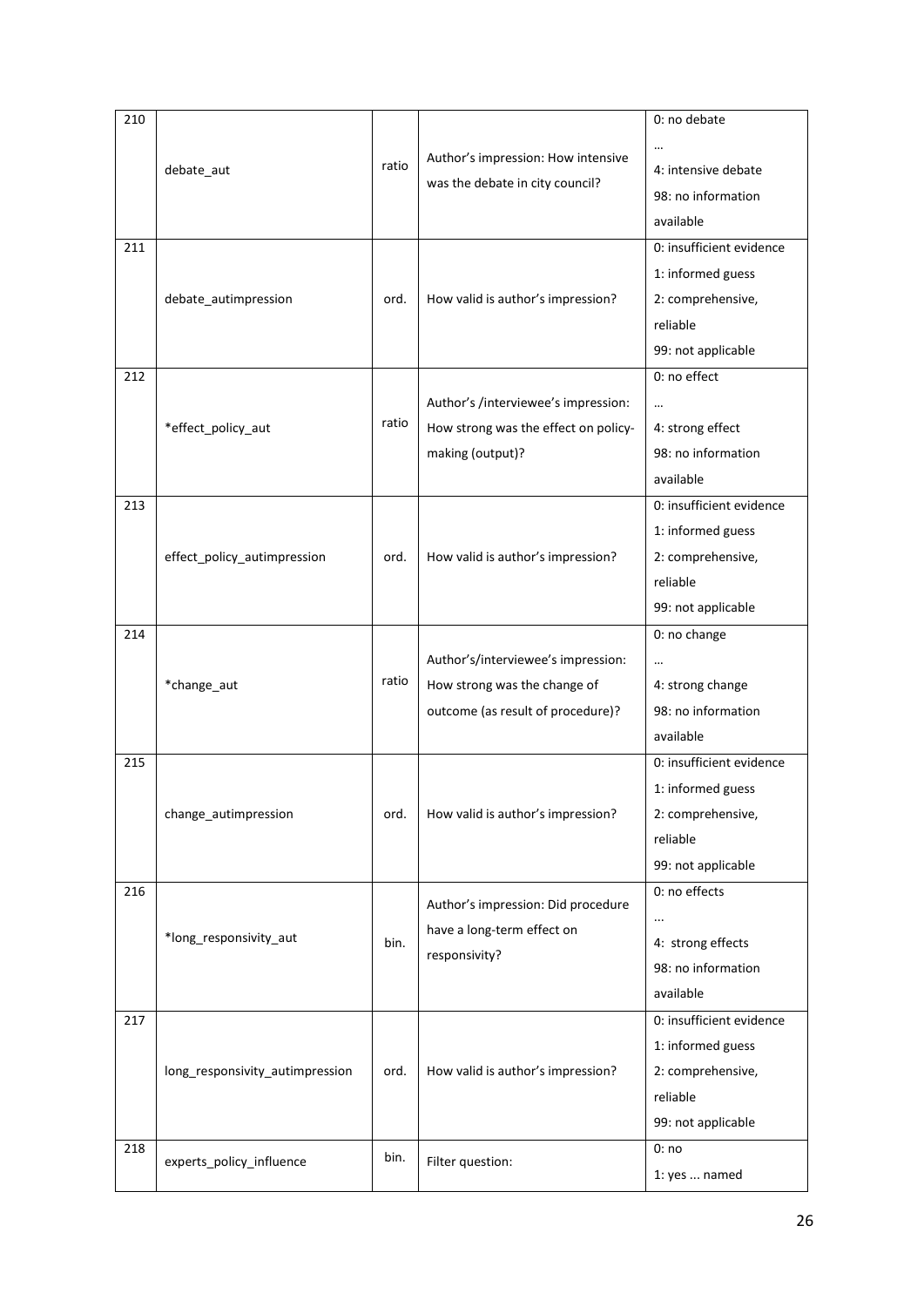|     |                        |       | Information in study about expert's  |                          |
|-----|------------------------|-------|--------------------------------------|--------------------------|
|     |                        |       | perception of policy influence.      |                          |
| 219 |                        |       |                                      | 0: no suggestions for    |
|     |                        |       |                                      | policy-making            |
|     |                        |       |                                      | 1: concrete suggestions  |
|     |                        |       |                                      | for policy-making        |
|     |                        |       | Expert: Did procedure make           | 2: 'conceptual'          |
|     | *make_suggestions_exp  | ratio | suggestions for policy-making?       | suggestions for policy-  |
|     |                        |       | Concrete suggestions or 'conceptual' | making                   |
|     |                        |       | suggestions (Leitbilder/Leitlinien)? | 3: both, concrete and    |
|     |                        |       |                                      | 'conceptual' suggestions |
|     |                        |       |                                      | for policy-making        |
|     |                        |       |                                      | 98: no information       |
|     |                        |       |                                      | available                |
| 220 |                        |       |                                      | 0: no debate             |
|     |                        |       | Expert: How intensive was the        |                          |
|     | debate_exp             | ratio | debate in city council?              | 4: intensive debate      |
|     |                        |       |                                      | 98: no information       |
|     |                        |       |                                      | available                |
| 221 |                        |       |                                      | 0: no effect             |
|     |                        |       | Expert: How strong was the effect    |                          |
|     | *effect_policy_exp     | ratio | on policy-making (output)?           | 4: strong effect         |
|     |                        |       |                                      | 98: no information       |
|     |                        |       |                                      | available                |
| 222 |                        |       |                                      | 0: no change             |
|     |                        |       | Expert: How strong was the change    |                          |
|     | *change_exp            | ratio | of outcome (as result of procedure)? | 4: strong change         |
|     |                        |       |                                      | 98: no information       |
|     |                        |       |                                      | available                |
| 223 |                        |       |                                      | 0: no effects            |
|     |                        |       | Expert: Did procedure have a long-   | $\cdots$                 |
|     | *long_responsivity_exp | bin.  | term effect on responsivity?         | 4: strong effects        |
|     |                        |       |                                      | 98: no information       |
|     |                        |       |                                      | available                |
| 224 |                        |       | Filter question:                     | 0:no                     |
|     | facts_policy_influence | bin.  | Additional information about hard    | 1: yes                   |
|     |                        |       | facts on policy influence            |                          |
| 225 |                        |       |                                      | 0: no suggestions        |
|     |                        |       | Hard facts: Did procedure make       | 1: concrete suggestions  |
|     | *make_suggestions_fac  | ratio | suggestions? Concrete suggestions    | 2: 'conceptual'          |
|     |                        |       | or 'conceptual'"?                    | 98: no information       |
|     |                        |       |                                      | available                |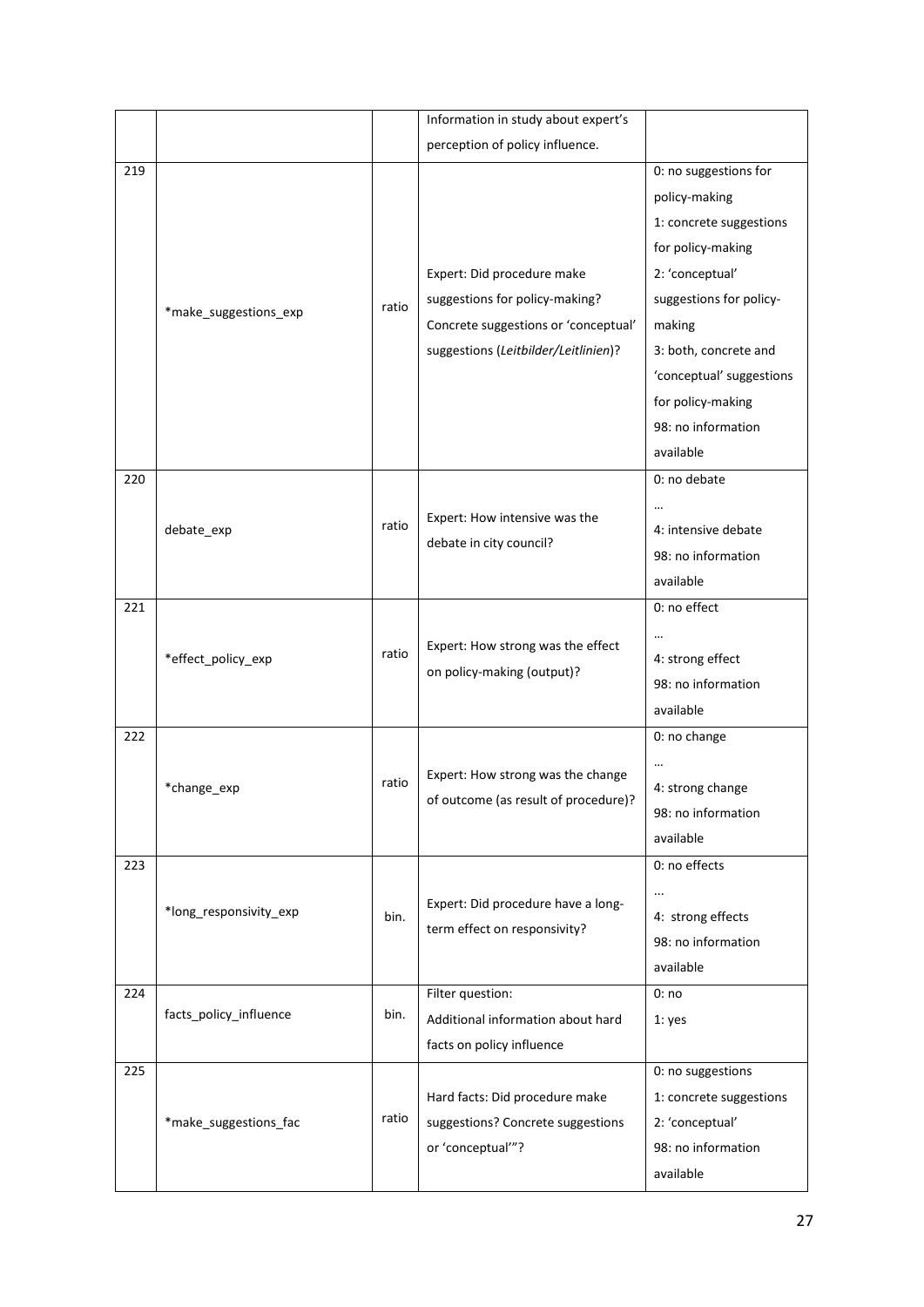| 226 |                            |       |                                                                                           | 0: no debate                                                                                                    |
|-----|----------------------------|-------|-------------------------------------------------------------------------------------------|-----------------------------------------------------------------------------------------------------------------|
|     | debate_fac                 | ratio | Hard facts: How intensive was the<br>debate in city council?                              | $\cdots$<br>4: intensive debate<br>98: no information<br>available                                              |
| 227 | *effect_policy_fac         | ratio | Hard facts: How strong was the<br>effect on policy-making (output)?                       | 0: no effect<br>$\cdots$<br>4: strong effect<br>98: no information<br>available                                 |
| 228 | *change_fac                | ratio | Hard facts: How strong was the<br>change of outcome (as result of<br>procedure)?          | 0: no change<br>$\ddotsc$<br>4: strong change<br>98: no information<br>available                                |
| 229 | *acceptance_figure         | ratio | For PB: How many proposals were<br>accepted (transformed in policies)<br>by policymakers? | figure<br>97: still ongoing at end of<br>study<br>98: no information<br>available<br>99: not applicable         |
| 230 | *implementation_figure     | ratio | For PB: How many proposals were<br>implemented?                                           | figure<br>97: still ongoing at end of<br>study<br>98: no information<br>available<br>99: not applicable         |
| 231 | *acceptance_conceptual     | bin.  | For LA 21: Did policymakers accept<br>conceptual suggestions?                             | 0:no<br>1: yes<br>97: still ongoing at end of<br>study<br>98: no information<br>available<br>99: not applicable |
| 232 | *implementation_conceptual | bin.  | For LA 21: Were conceptual<br>suggestions implemented?                                    | 0:no<br>1: yes<br>97: still ongoing at end of<br>study<br>98: no information<br>available<br>99: not applicable |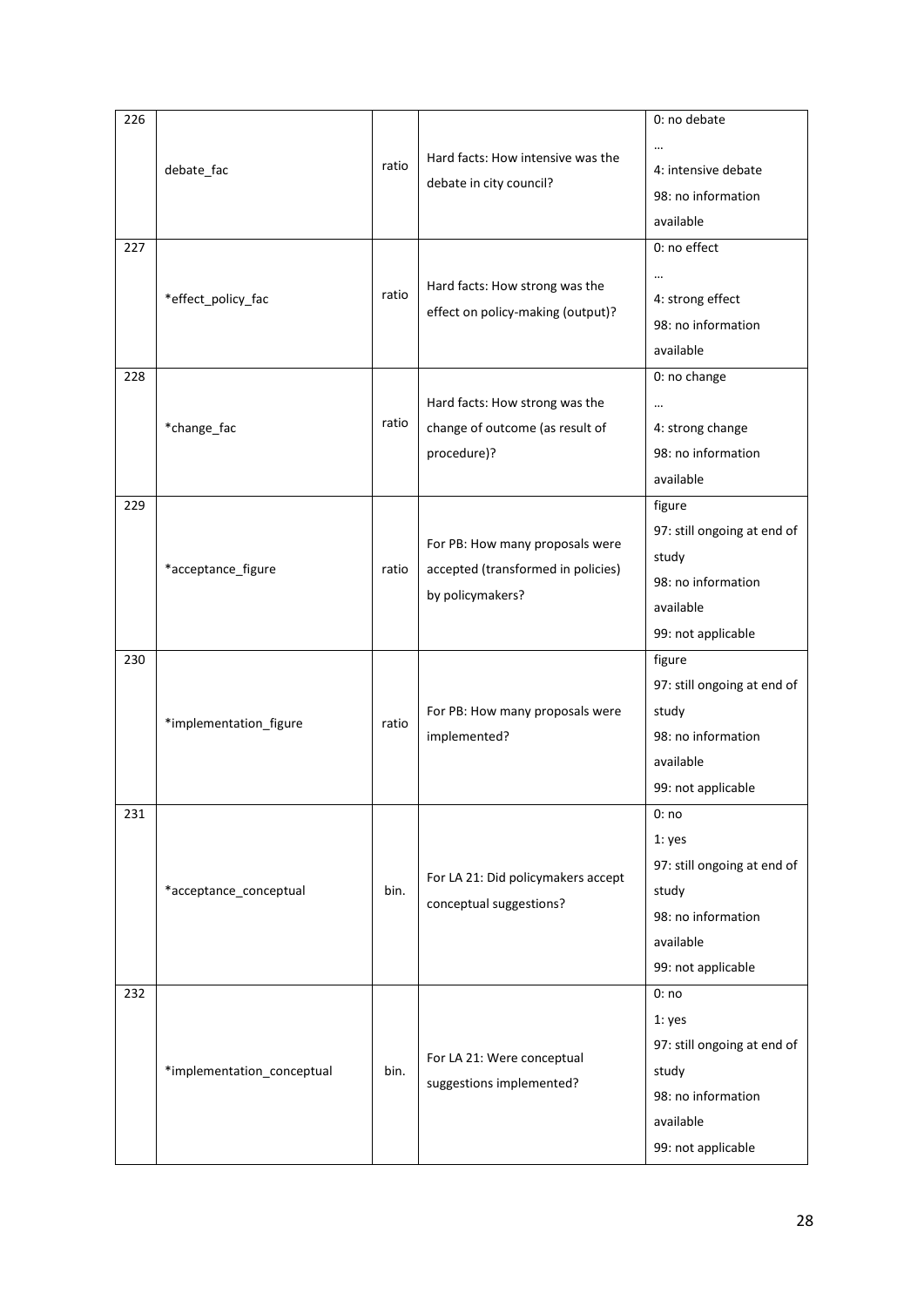| 4: strong implementation    |
|-----------------------------|
| 97: still ongoing at end of |
|                             |
| 98: no information          |
| available                   |
| 0: insufficient evidence    |
| 1: informed guess           |
| 2: comprehensive,           |
| reliable                    |
| 99: not applicable          |
| text area                   |
|                             |
|                             |
|                             |
|                             |
|                             |
| 98: no information          |
| available                   |
|                             |
| 99: not applicable          |
|                             |
| -2: much less               |
| identification              |
|                             |
| +2: much more               |
| identification              |
| 98: no information          |
| available                   |
|                             |
| 0: insufficient evidence    |
| 1: informed guess           |
| 2: comprehensive,           |
| reliable                    |
| 99: not applicable          |
| -2: is much less            |
| transparent                 |
|                             |
| +2: is much more            |
| transparent                 |
| 98: no information          |
| available                   |
|                             |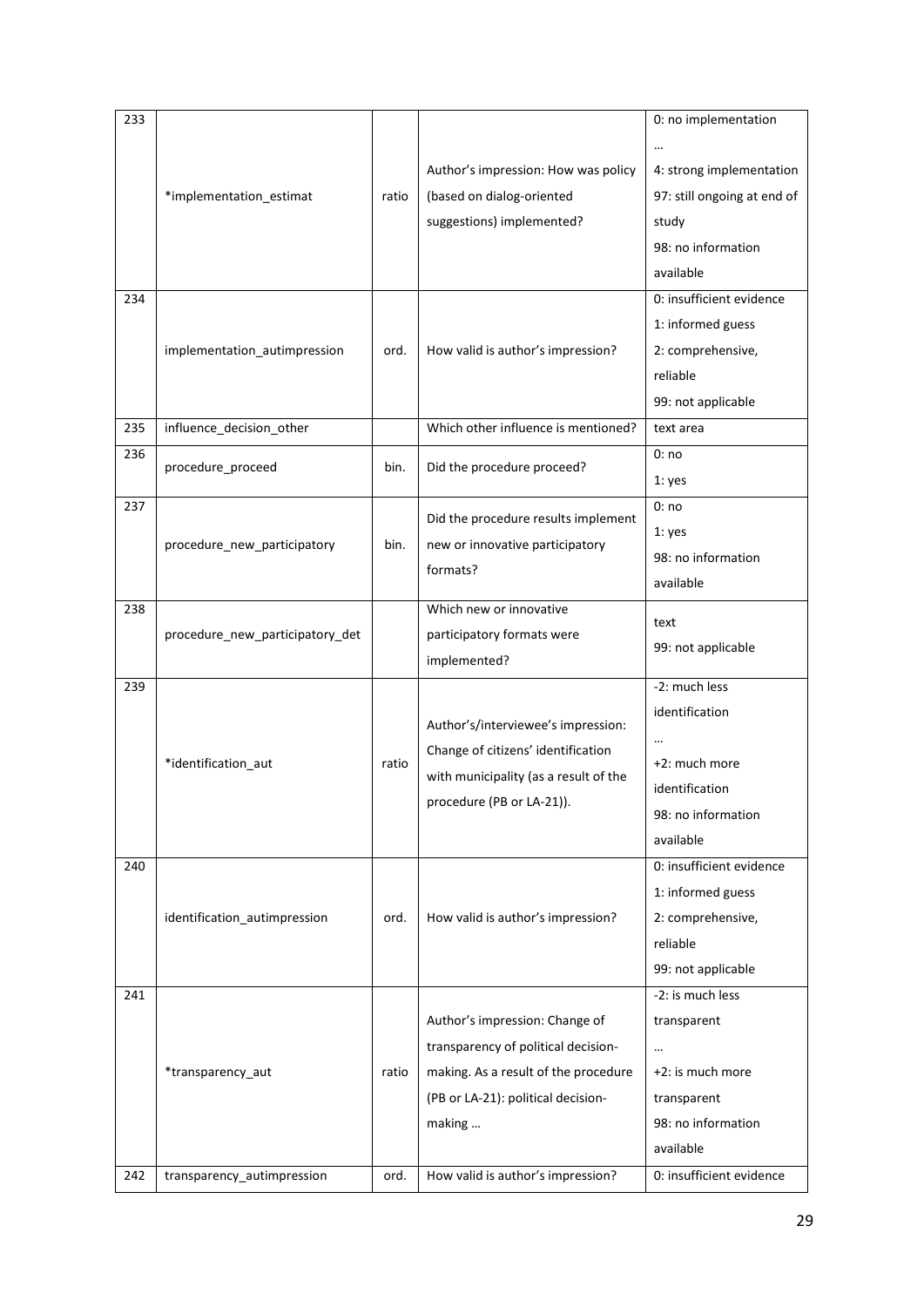|     |                                |       |                                        | 1: informed guess        |
|-----|--------------------------------|-------|----------------------------------------|--------------------------|
|     |                                |       |                                        | 2: comprehensive,        |
|     |                                |       |                                        | reliable                 |
|     |                                |       |                                        | 99: not applicable       |
| 243 |                                |       |                                        | -2: much less political  |
|     |                                |       |                                        | interest                 |
|     |                                |       | Author's/interviewee's impression:     |                          |
|     | *local political interest_aut  | ratio | Change of citizens' interest in local  | +2: much more political  |
|     |                                |       | politics (as a result of the procedure | interest                 |
|     |                                |       | (PB or LA-21)).                        | 98: no information       |
|     |                                |       |                                        | available                |
| 244 |                                |       |                                        | 0: insufficient evidence |
|     |                                |       |                                        | 1: informed guess        |
|     | local political                | ord.  | How valid is author's impression?      | 2: comprehensive,        |
|     | interest autimpression         |       |                                        | reliable                 |
|     |                                |       |                                        | 99: not applicable       |
| 245 |                                |       |                                        | -2: much less civic      |
|     |                                |       | Author's/interviewee's impression:     | engagement               |
|     | *civic engagement_aut          | ratio | Change of citizens' engagement (as a   | +2: much more civic      |
|     |                                |       | result of the procedure (PB or LA-     | engagement               |
|     |                                |       | $21)$ ).                               | 98: no information       |
|     |                                |       |                                        | available                |
| 246 |                                |       |                                        | 0: insufficient evidence |
|     |                                |       |                                        | 1: informed guess        |
|     | civic engagement autimpression | ord.  | How valid is author's impression?      | 2: comprehensive,        |
|     |                                |       |                                        | reliable                 |
|     |                                |       |                                        | 99: not applicable       |
| 247 |                                |       | Filter question:                       | 0:no                     |
|     | experts_changes_citizenry      | bin.  | Information in study about expert's    | 1: yes                   |
|     |                                |       | perception of changes within           |                          |
|     |                                |       | citizenry.                             |                          |
| 248 |                                |       |                                        | -2: much less            |
|     |                                |       | Expert: Change of citizens'            | identification           |
|     |                                |       | identification with municipality (as a |                          |
|     | *identification_exp            | ratio | result of the procedure (PB or LA-     | +2: much more            |
|     |                                |       | $21)$ ).                               | identification           |
|     |                                |       |                                        | 98: no information       |
|     |                                |       |                                        | available                |
| 249 |                                |       | Expert: Change of transparency of      | -2: is much less         |
|     | *transparency_exp              | ratio | political decision-making. As a result | transparent              |
|     |                                |       | of the procedure (PB or LA-21):        | $\cdots$                 |
|     |                                |       | political decision-making              |                          |